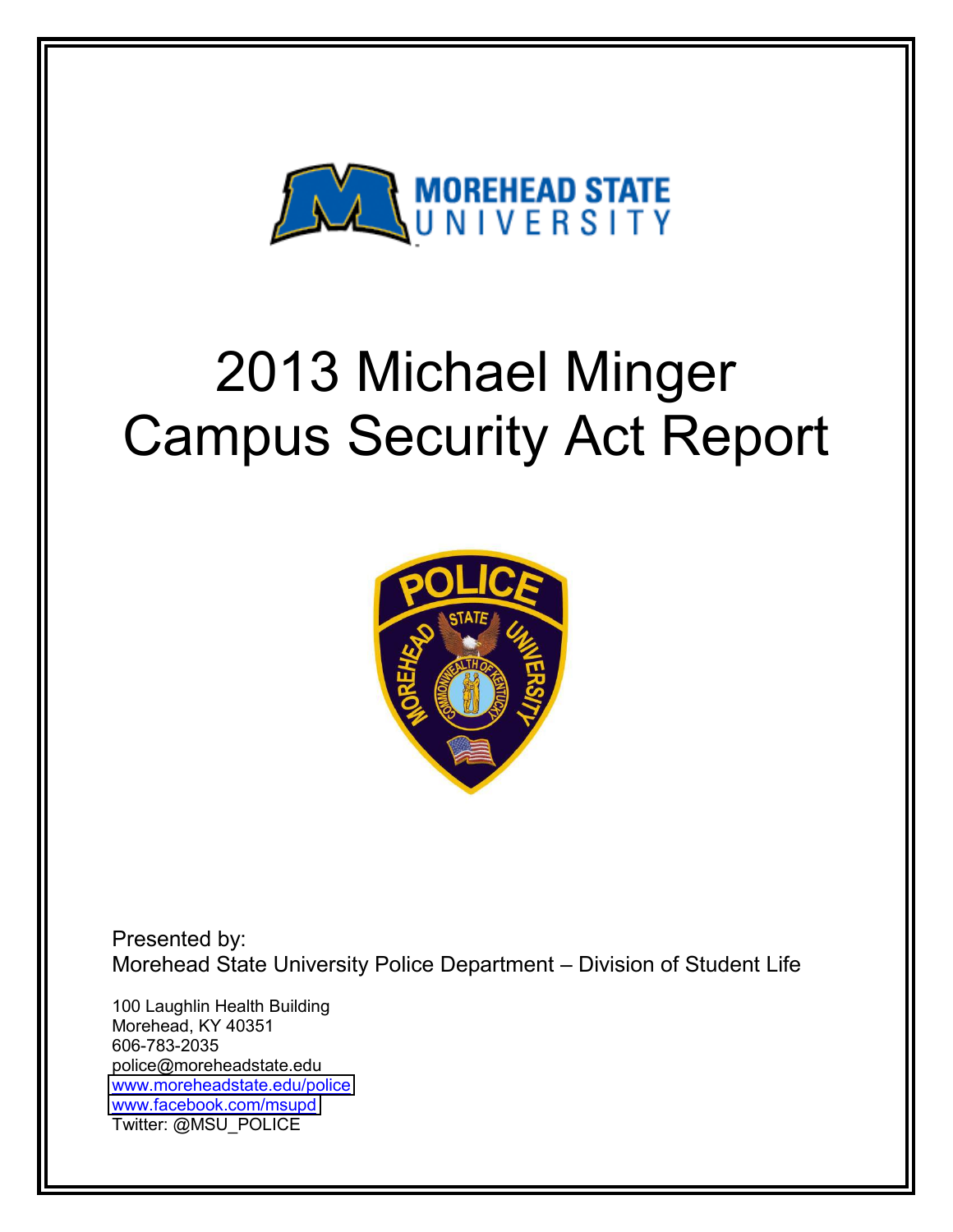# The Michael Minger Act Report for 2013 Activity Reported for Calendar Year 2013

# Section 1: Campus Security Authority

#### List <sup>c</sup>ampu<sup>s</sup> <sup>s</sup>ecurity authority personnel (definition <sup>a</sup>t KRS 164.948(2)):

All Morehead State University Division of Student Life administrators meet the definition of Campus Security Authority Personnel. This includes, but is not limited to, the Vice President for Student Life, the Assistant VP/Dean of Students, the Director of Housing and Residence Education and all full-time employees of the Morehead State University Police Department.

#### Describ<sup>e</sup> th<sup>e</sup> <sup>e</sup>xtent and natur<sup>e</sup> of <sup>e</sup>nforcement authority of <sup>c</sup>ampu<sup>s</sup> <sup>s</sup>ecurity authority personnel:

The Morehead State University Police Department is a public safety and security department organized in accordance with KRS 164.950 - KRS 164.980. Police officers are serving at the pleasure of and appointed by the MSU Board of Regents. In accordance with KRS 164.955, Morehead State University police officers have general police powers. The police officers possess all of the Common Law and Statutory powers, privileges and immunities of Sheriffs. Morehead State University police officers exercise police powers upon any real property owned or occupied by the institution, including streets passing through and adjacent thereto. The powers may be exercised in any court of the Commonwealth where Morehead State University owns or occupies property. In addition, MSU police officers have jurisdiction in Rowan County in accordance with an agreement signed by the Sheriff of Rowan County as provided for in KRS 164.955. Also, MSU police officers have jurisdiction to conduct investigations anywhere on the property controlled by Morehead State University. Morehead State University police officers must successfully complete a basic police training course approved by the Kentucky Law Enforcement Council. In addition, each police officer must complete an annual forty (40) hour in-service course conducted and approved by the Kentucky Law Enforcement Council.

#### Describ<sup>e</sup> th<sup>e</sup> working <sup>r</sup>elationship of <sup>c</sup>ampu<sup>s</sup> <sup>s</sup>ecurity authority personnel with stat<sup>e</sup> and local police agencies:

Morehead State University Police Department works with state and local law enforcement agencies within Rowan County. Under a mutual aid agreement, other agencies respond to campus situations and the university police assist with off campus situations. Morehead State University has established the following policies and procedures to enhance the security of the campus community:

Academic and administrative buildings have normal operating hours posted on entrances. Persons remaining after the posted hours must have appropriate identification and authorization. Faculty and staff members are permitted within facilities twenty-four (24) hours per day.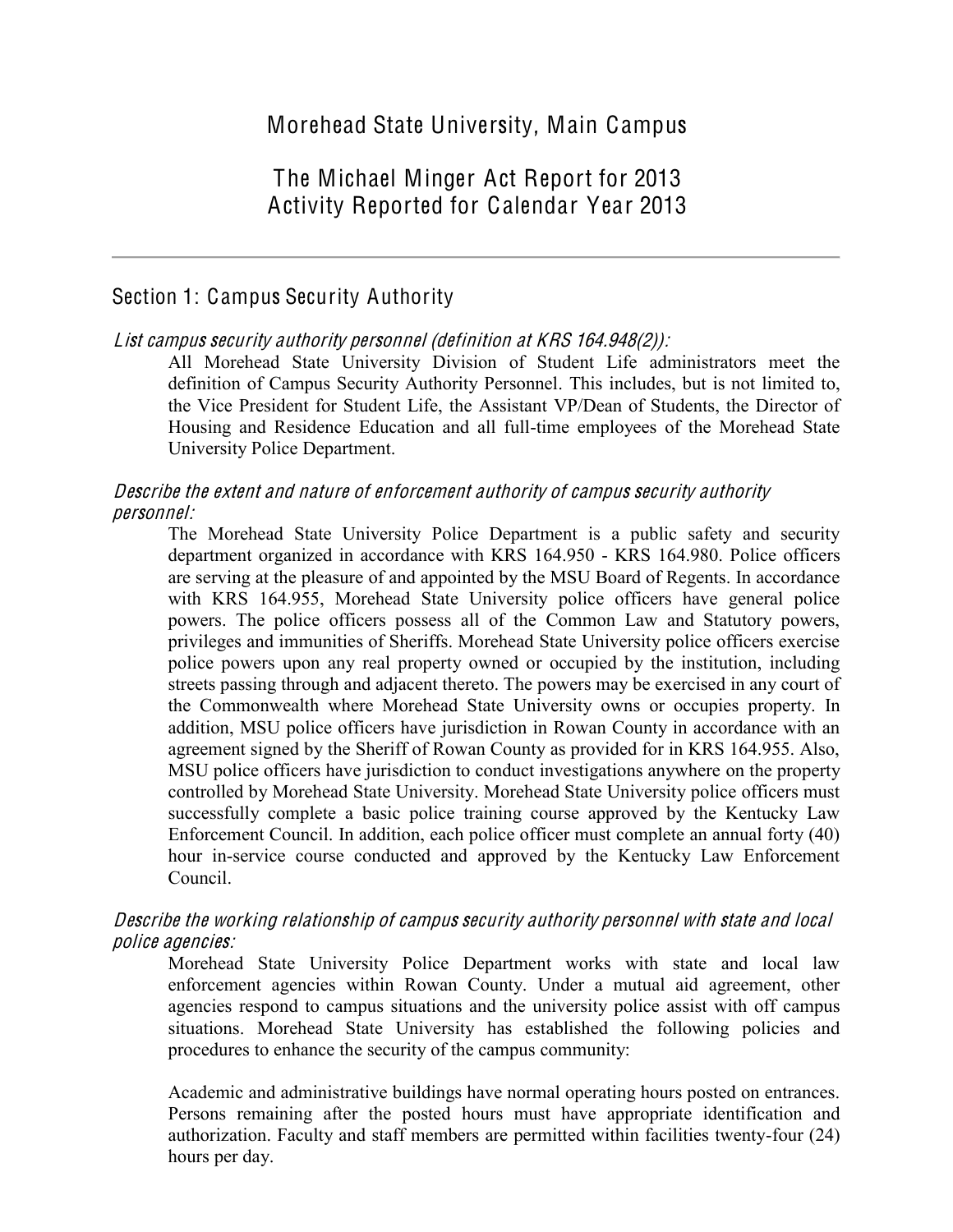Faculty and staff will be required to produce their Medeco key and a University ID card, when so requested by a member of the MSU Police Department. Students must obtain the approval of the department chairperson and possess an approved "After Hour Facility Utilization Slip". Students must have their copy of the slip and a valid University ID card in their possession and present same upon request.

Residence halls permit entry through the main entrance requiring card access twenty-four (24) hours a day. MSU Police employ student workers as cadets that operate the Student Shuttle and perform other support roles. Anyone present in a residence hall may be asked to show an MSU ID card to prove residency and their right to use the facilities. Failure to produce proper identification upon request by MSU Police or any MSU employee may result in disciplinary action.

Section 2: Description of Information Programs

# Describ<sup>e</sup> program<sup>s</sup> that inform students and <sup>e</sup>mployee<sup>s</sup> about:

#### (a) Campu<sup>s</sup> <sup>s</sup>afety and <sup>s</sup>ecurity

The University Office of Student Life utilizes both on-campus and off-campus resources to make students aware of the dangers they may encounter throughout their college experience. The Morehead State University Police Department presents regularly scheduled programs at orientations and in residence halls promoting crime prevention and security awareness. Topics include, but are not limited to; theft, rape, drugs, alcohol and personal & property security. Crime reporting is stressed in all programs by the MSU Police Department. Engravers are made available for students, faculty, and staff to engrave valuable personal property. A crime alert program provides for campus notices to be posted in specific areas. Voice and e-mail bulletin systems are used to make announcements to the University community as needed. Media releases to the campus population are made in coordination with the Office of Media Relations.

#### (b) How t<sup>o</sup> <sup>r</sup>eport <sup>a</sup> <sup>c</sup>rime:

The Morehead State University Police Department maintains a twenty-four (24) hours a day, seven (7) days per week operation. Sworn police officers and state certified dispatchers are on duty to respond to any crime, suspected crime, or incidents, requiring police attention. Emergency phones are available throughout the campus. The MSU Police Department actively participates in programs to promote crime awareness and reporting. If you are the victim of a crime, suspect that a crime has been committed, or have witnessed a crime, report this to the MSU Police Department at 100 Laughlin Health Building or call 911.

#### (c) How t<sup>o</sup> prevent <sup>c</sup>rimes:

Unauthorized persons are not permitted in residence halls and should be reported to the residence hall staff or the MSU Police Department at 606-783-2035. If you believe a crime has been or is about to be committed, contact the MSU Police Department immediately. Specific guest and visitation policies are contained in the Eagle Student Handbook. Campus safety and assessment surveys will be conducted twice annually (normally May and September).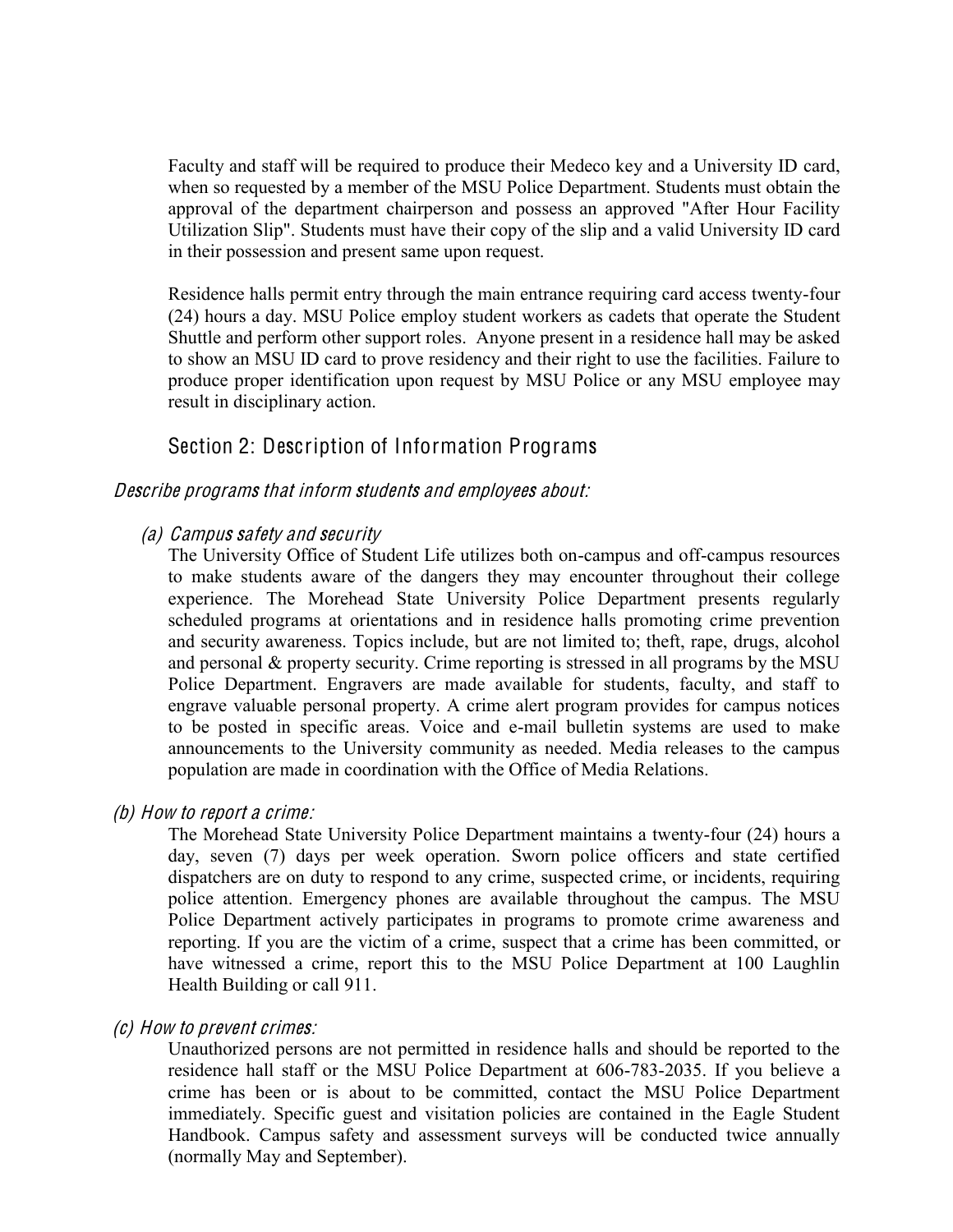The Chief of Police, the Director of Risk & Compliance, or their designated representatives, shall conduct a campus survey at night to determine lighting adequacy needs. They will accomplish the survey on foot and make every effort to observe all possible routes used by the University community, including parking lots. The Chief of Police will create a comprehensive report of all items identified and share the report with the Vice President for Administration and Fiscal Services, the Director of Risk & Compliance, the Assistant Vice President for Facilities Management, and the Vice President for Student Life.

# Section 3: Statements of Policies and Procedures

#### (a) Provide the institution's policy statement on making special reports to the campus <sup>c</sup>ommunity of <sup>c</sup>rime<sup>s</sup> that present <sup>a</sup> <sup>s</sup>afety or <sup>s</sup>ecurity threat t<sup>o</sup> students or <sup>e</sup>mployees. KRS 164.9481(d)

The Morehead State University Police Department is designated to inform the University community in a timely manner of crimes committed on campus and to heighten safety awareness, as well as to request information that will assist University Police and the local police departments in arresting and convicting the perpetrator when crimes have been committed against persons or property. When a crime that represents a threat to the safety of the members of the University community is reported to University Police or the local police department, the University Police Department will issue a Campus Crime Alert. Every attempt will be made to issue the alert within 24 hours of the incident being reported, however, the release of the alert is subject to the availability of facts concerning the incident. The alert will be distributed through a network of on-campus offices, buildings, and residence halls. To also provide the University with a more immediate notification, this information may be viewed on our website. To access this alert, please visit our website at [www.moreheadstate.edu/police.](http://www.moreheadstate.edu/police)

#### (b) If the institution provides student housing facilities, describe the institution's procedure for disclosing th<sup>e</sup> <sup>e</sup>xistence or nonexistence of automati<sup>c</sup> fir<sup>e</sup> <sup>s</sup>uppression <sup>s</sup>ystem<sup>s</sup> in on-campu<sup>s</sup> housing facilities. KRS 164.9492

As each student checks into housing, they must sign a form that is in accordance with Kentucky Senate Bill No.63 passed during the 2004 Regular Session as enacted on March 26, 2004. It states that Morehead State University has equipped all residential facilities with automatic fire suppression systems with the exception of the University Farm Housing. The University Farm Housing are equipped with smoke-detector systems and meets all state fire codes for buildings of their size. All other residential facilities include both fire detection and suppression systems.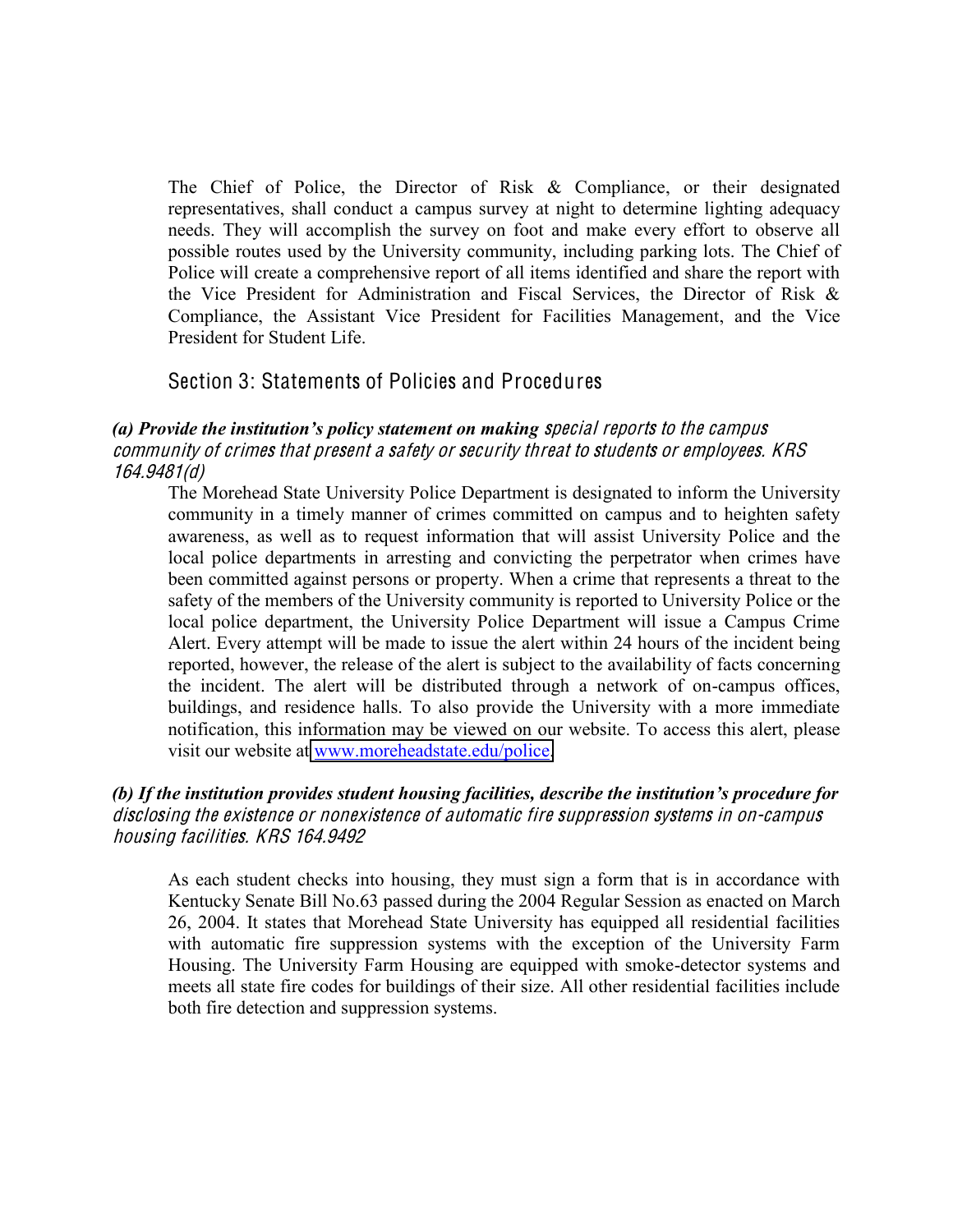(c) If the institution provides student housing facilities, provide the institution's policy for giving students with disabilitie<sup>s</sup> priority for first-floor housing. KRS 164.9495 (1)

Application and Appeals Process for Students with Disabilities Who Have Special Housing Needs:

The Housing Office strives to provide and maintain safe housing accommodations for students with disabilities. The following steps are taken if special accommodations are needed:

Housing Application Process

1. Applicants with disabilities who have special housing needs should request either special accommodations or an exemption to live off campus (if required by University regulations to live on campus).

2. The Housing Office will make the appropriate room assignment, with regard to any special accommodations request.

3. If the room assignment is not acceptable or if a waiver to live off campus is not granted, the student, their parent/ guardian, or their advocate (as defined in the 504/ADA Guidebook) may appeal the assignment.

(d) If the institution provides student housing facilities, describe the institution's policy for maintaining <sup>a</sup> <sup>r</sup>ecord of any on-campu<sup>s</sup> housing <sup>a</sup>ssignm<sup>e</sup>nt for students with disabilities, and th<sup>e</sup> procedur<sup>e</sup> for alerting <sup>s</sup>afety and <sup>e</sup>mergency personnel of th<sup>e</sup> location of students with disabilities. KRS 164.9495 (2)

Each semester a list of students is compiled that are living on campus and have disclosed a disability to housing staff. This list is distributed to various campus officials and to the Morehead Fire Department.

#### **Timely'Warnings/Safety'Alerts**

The Morehead State University Police Department is designed to inform the University community in a timely manner of crimes committed on campus and heighten safety awareness as well as request information that will assist University Police and local police departments in arresting and convicting the perpetrator when crimes have been committed against persons or property.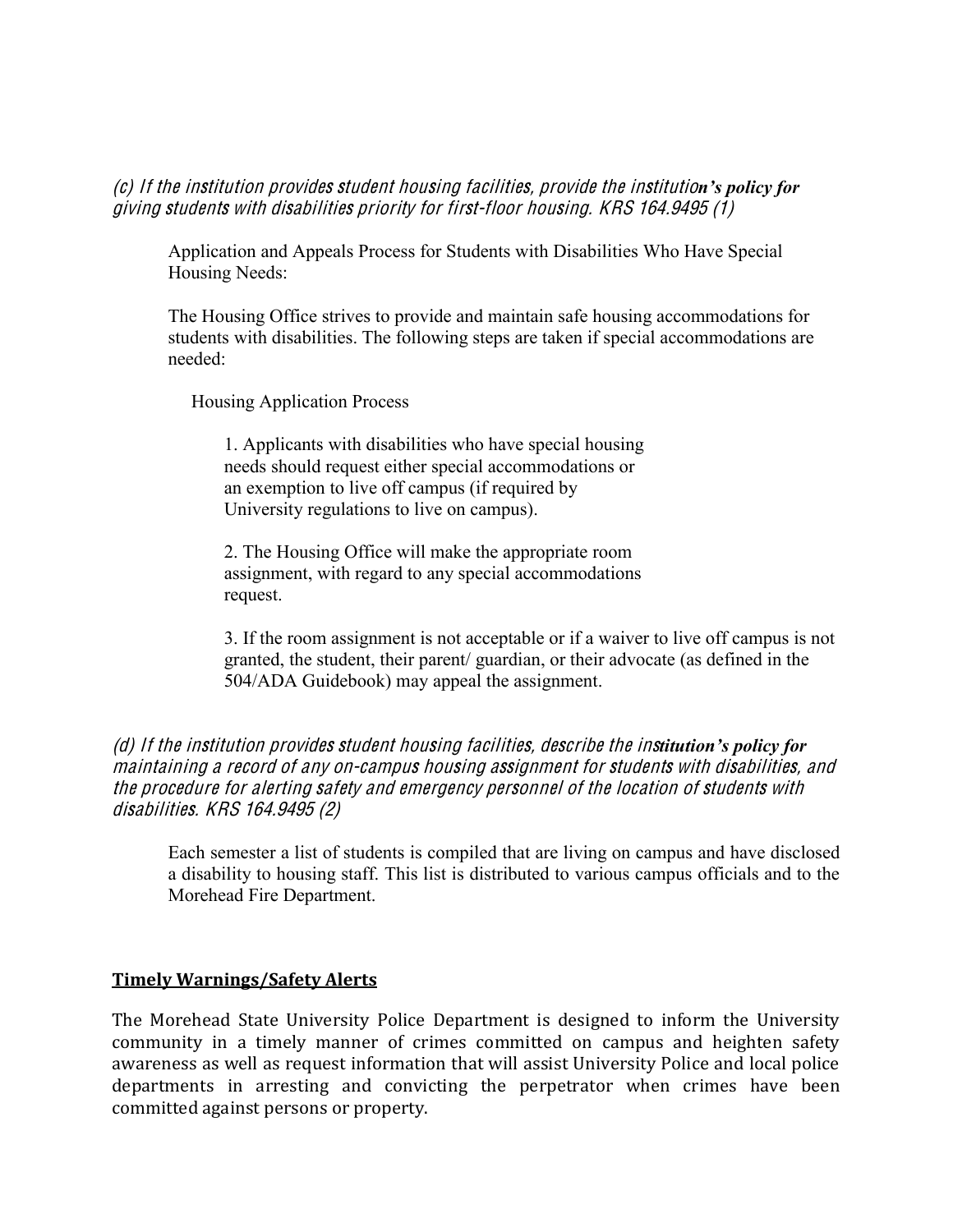When a crime that represents a threat to the safety of the members of the University community is reported to the University Police or the local police department, the University Police Department will issue a Campus Crime Alert. Every attempt will be made to issue the alert within 24 hours of the incident being reported, however, the release of the alert is subject to the availability of facts concerning the incident. The alert will be distributed through a network of on-campus offices, buildings and residence halls and via the MSU website at www.moreheadstate.edu

# **Daily Crime Log**

The Morehead State University Police Department maintains a Daily Crime Log of all reported crimes, which is updated on a daily basis. The log includes the nature, date and time reported, and general location of each crime reported to our department. The University Police Department's Daily Crime Log contains information on all crimes and arrests, which occur on campus property and its geographical area of responsibility in accordance with federal laws. The Daily Crime Log is available 24 hours a day to review at our main office, located at 100 Laughlin Health Building and available on the web at [www.moreheadstate.edu/police.](http://www.moreheadstate.edu/police) The University Police Department strongly recommends that you remain alert and aware of what is going on around you, and remain security conscious and involved. If you see or hear something suspicious, please report the situation immediately. Thefts and other violations do at times occur. However, all of us can reduce the risk by thinking about our personal safety and taking practical precautions.

#### **Crime Prevention and Awareness Programs**



The Morehead State University Police Department offers the Rape Aggression Defense program. This self-defense class, designed specifically for women, is a national recognized course that gives women the skills they need to prevent and survive a violent attach. The University Police Department officers a RAD program each semester with two certified RAD instructions. Please visit the University Police Department for more information about course scheduling.



The Morehead State University Police Department maintains and controls Emergency Phones in various locations throughout the campus. The Emergency Phones may be used for any emergency situations, information, or for requesting the evening shuttle van. After the button has been pushed, one of our certified Police Dispatchers will answer and take any necessary action to assist you. If there is no reply to the  $911$ Telecommunications Center after the phone has been activated, a Police Officer will be sent to check the area for a reason for the activation.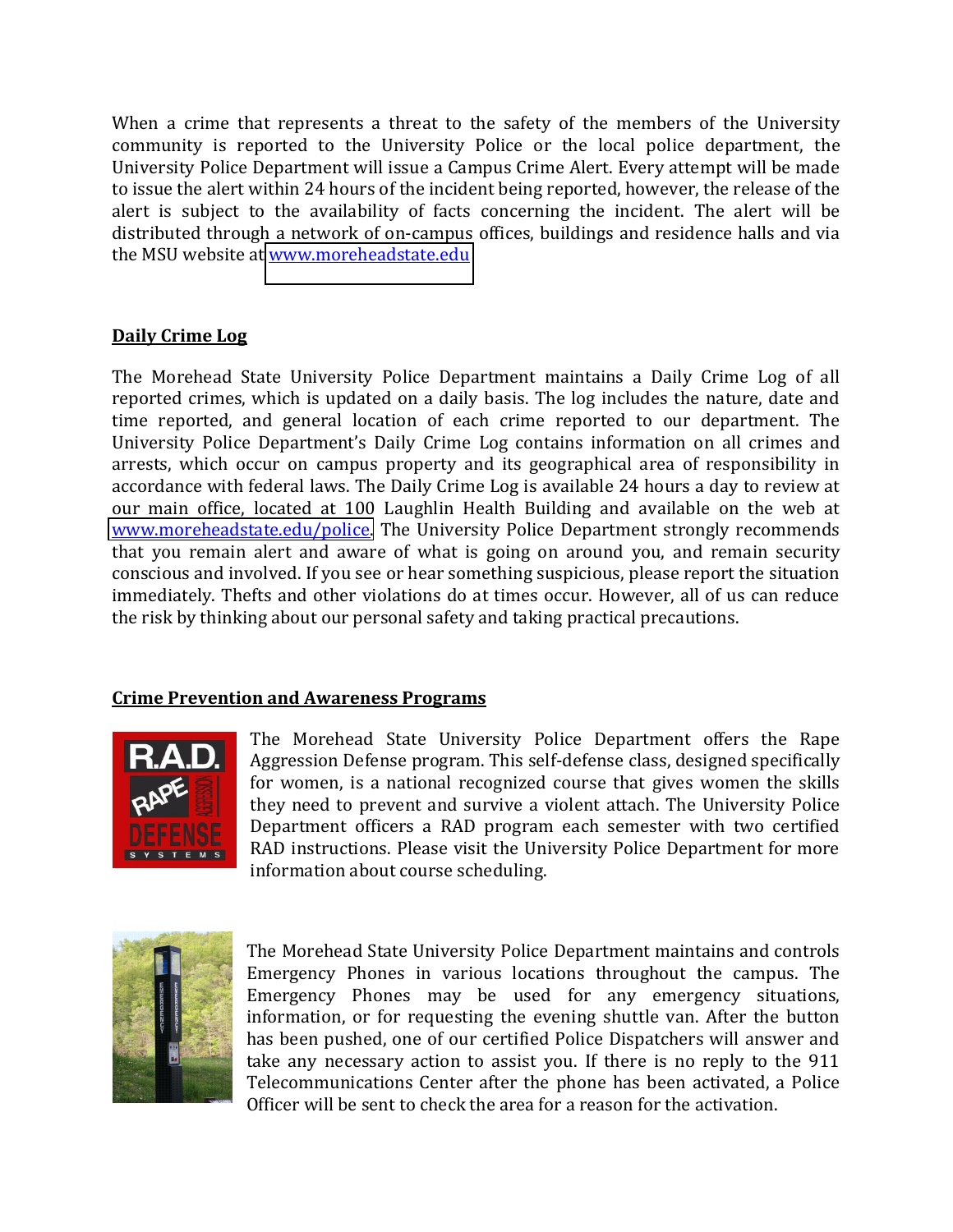# **Notification'to'the'University'Community**

All currently enrolled students and employees are encouraged to register their cell phones for emergency text messages through the e2campus programs, located at: <http://www.moreheadstate.edu/e2campus/>



In the event of an emergency (including weather and safety alerts), Morehead State University will utilize a number of communications tools and strategies to communicate with the campus community. Depending upon the nature of the announcement, any or all of the following methods may be used:

- Text messaging and e-mail alert system (e2campus); sign up is voluntary but is strongly recommended.\$
- $\bullet$  Mass campus e-mail
- $\bullet$  Campus-wide voicemail
- Posting on University Web site and portals
- Radio, TV and other media outlets, including Morehead State Public Radio
- Campus TV override announcements
- $\bullet$  Digital information system/digital signs
- Posted printed notices in residence halls and in administrative/academic buildings.

#### **Evening Shuttle Service**

To promote safety after dark, the University Police Department provides uniformed student cadets to drive the evening shuttle van to parking lots or vehicles, depending upon the availability of resources. Students, faculty and staff who need this service should call the main office number at (606) 783-2035, (606) 783-8747 (3-TRIP) or **911** from any emergency phone. Escorts to an off campus location will only be provided in the event of an emergency situation or other mitigating circumstances with the approval of the Chief of Police. We also recommend that you use the "buddy system", organize groups and walk together to your destination. These small measure can make a big different in your personal safety.

#### **Sex Offender Registry**

In accordance with the "Campus Sex Crimes Prevention Act" of 2000, which amends the Jacob Wetterling Crimes against Children and Sexually Violent Offender Registration Act, the Jeanne Clery Act and the Family Educational Rights and Privacy Act of 1974, the Morehead State University Police Department provides a link to the Kentucky State Police Sex Offender Registry. The Kentucky State Police has full responsibility for maintaining this registry. To access the registry, visit http://www.kentucktystatepolice.org/sor.htm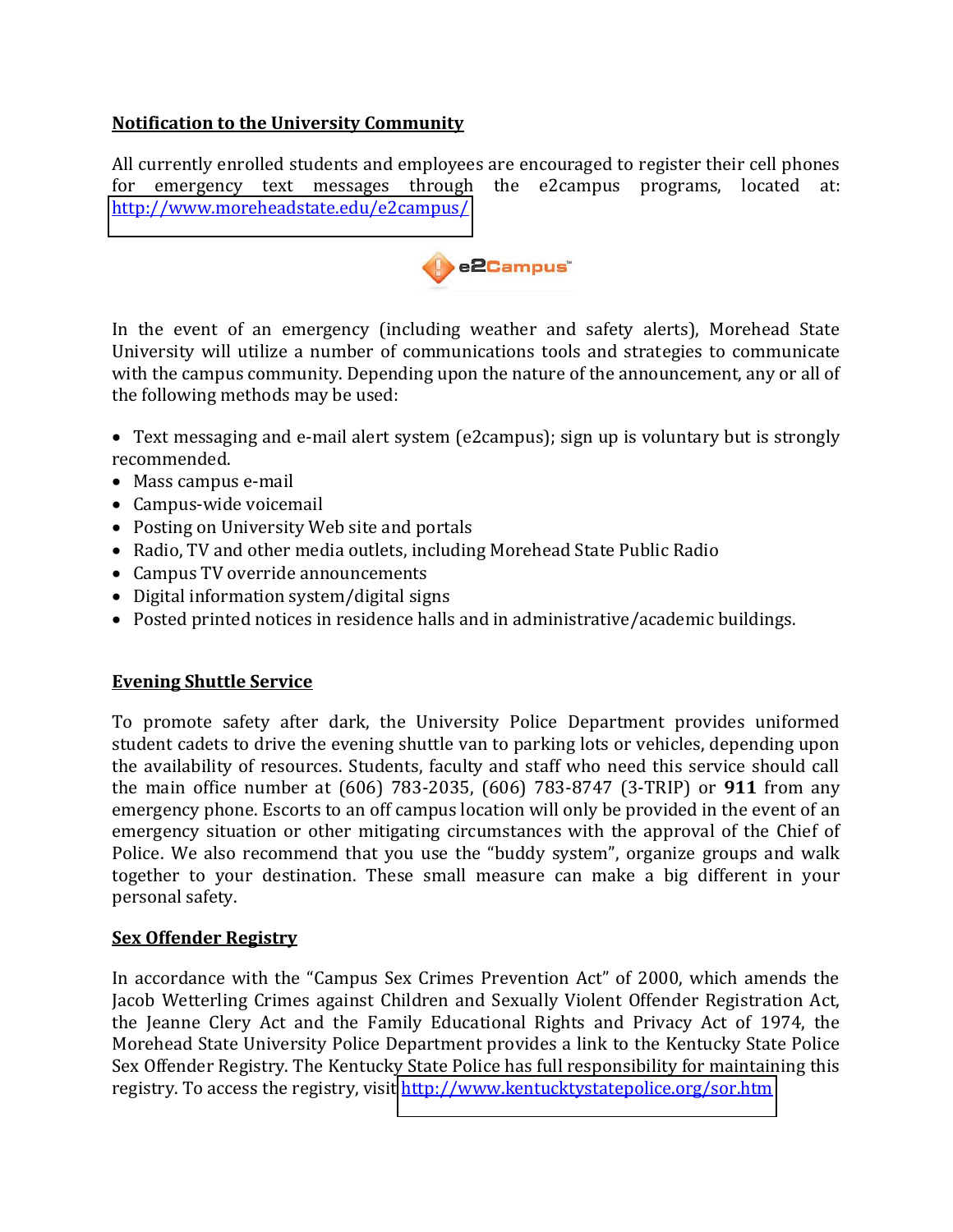#### **Campus'Map**

Morehead State University's campus map is available on-line to view. If you would prefer to have a hard copy of this map, you may stop by the Morehead State University Police Department between the hours of 8:00 am  $-$  4:30 pm, or you may print this map from the web at [www.moreheadstate.edu/campusmap.](http://www.moreheadstate.edu/campusmap) Visitors are required to obtain a Visitor's Pass, at no charge, when visiting the campus. These passes may be obtains at the University Police Department, Howell-McDowell Administration Building and the Adron Doran University Center.

#### Lost and Found

Lost & Found property can be turned over to the nearest uniformed officer on duty or brought directly to the University Police Department. Inquires about lost and found property should be made at the Laughlin Health Building, room 100. Lost articles will be kept for a period of at least 90 days depending on the value of the item.

#### **Reporting a Crime Anonymously**

Individuals with any information that may lead to the conviction or arrest of a suspect(s) are urged to contact the Morehead State University Police Department *immediately*. You may do this anonymously by calling our anonymous tip line at  $(606)$  783-2111 or by visiting our web site at www.moreheadstate.edu/police and clicking on "Anonymous Tip". All information will remain confidential with the Morehead State University Police Department.

#### **Morehead'State'University'Regional'Campuses**

If you are a current Morehead State University student and attend classes at any of the following regional campuses and you need to report a crime or emergency, do so by contacting local law enforcement agonies.

- Morehead State University at Ashland Regional Campus Ashland City Police Department: (606) 327-2020
- Morehead State University at Jackson Regional Campus Jackson City Police Department: (606) 666-2424
- Morehead State University at Mt. Sterling Regional Campus Mt. Sterling City Police Department: (859) 498-8720
- Morehead State University at Prestonsburg Regional Campus Prestonsburg City Police Department: (606) 886-1010
- Morehead State University at West Liberty Regional Campus West Liberty City Police Department: (606) 743-4385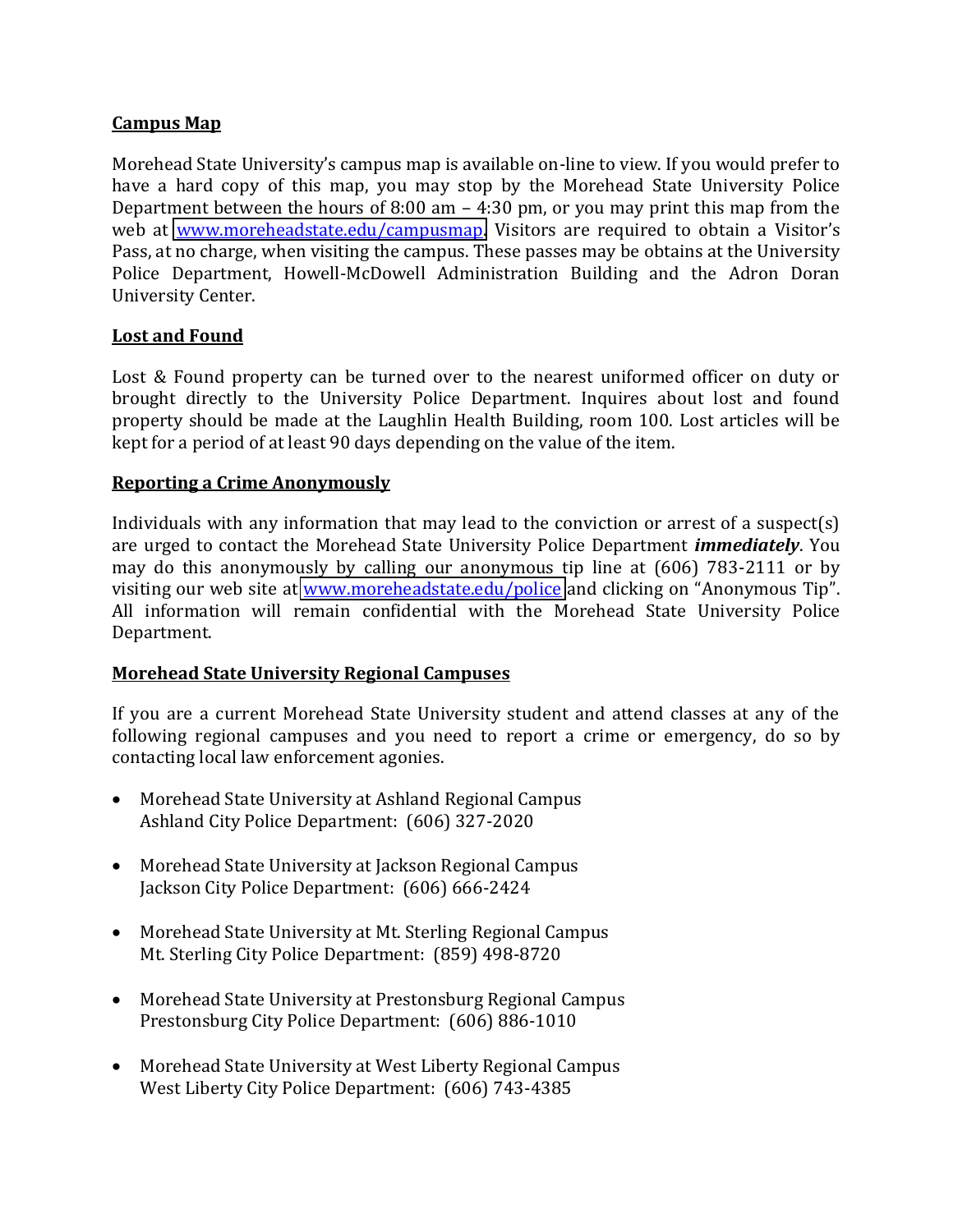# **Morehead'State'University'Statement'of'Compliance'as'a'DrugIFree'Institution**

Morehead State University is committed to providing a healthy and safe environment for its students, faculty and staff. The University has defined conduct in relation to the possession, use, dispensation, distribution, or manufacture of alcohol and/or other drugs. Conduct which is violate of this definition poses unacceptable risks and disregard for the health, safety and welfare of members of the University community and shall result in disciplinary action up to and including suspension or termination.

As a recipient of federal grants and contracts, Morehead State University gives this notice to students, faculty and staff that it is in compliance with and shall continue to be in compliance with the Drug-Free Workplace Act of 1988 and the Drug-Free Schools and Communities Act Amendment of 1989. Students, faculty and staff are herein notified of the standards of conduct which shall be applicable while on Morehead State University property, on University business, and/or at University sponsored activities.

# **Alcohol/Other'Drugs'Policy**

No student or visitor shall have in his or her possession or consume alcoholic beverages in public or on University-owned or controlled grounds or exhibit drunken behavior on University-owned or on controlled property, except at events as pre-approved by the President and in accordance with state licensing requirements. The use, possession, transfer, or sale of drug paraphernalia, marijuana, controlled and/or illegal substance on University-owned or controlled property, including residence halls is prohibited.

#### **Weapons'Policy**

The Morehead State University Deadly Weapons on Campus Policy sets forth the University's prohibitions as it relates to weapons on campus. In Kentucky Revised Statute §237.115, the Kentucky General Assembly explicitly recognizes the authority of the University to control the possession of deadly weapons on any property owned, leased or controlled by the University, including the right to prohibit possession of such weapons by any person or entity using University property or premises.

For purposes of this policy, "deadly weapon" means:

- $\bullet$  A weapon of mass destruction;
- Any weapon from which a shot, readily capable of producing death or other serious physical injury, may be discharged;
- Any knife other than an ordinary pocket knife;
- $\bullet$  Billy, nightstick, or club;
- $\bullet$  Blackjack or slapjack;
- Nunchaku karate sticks:
- Shuriken or death star; and,
- Artificial knuckles made from metal, plastic, or other similar hard material.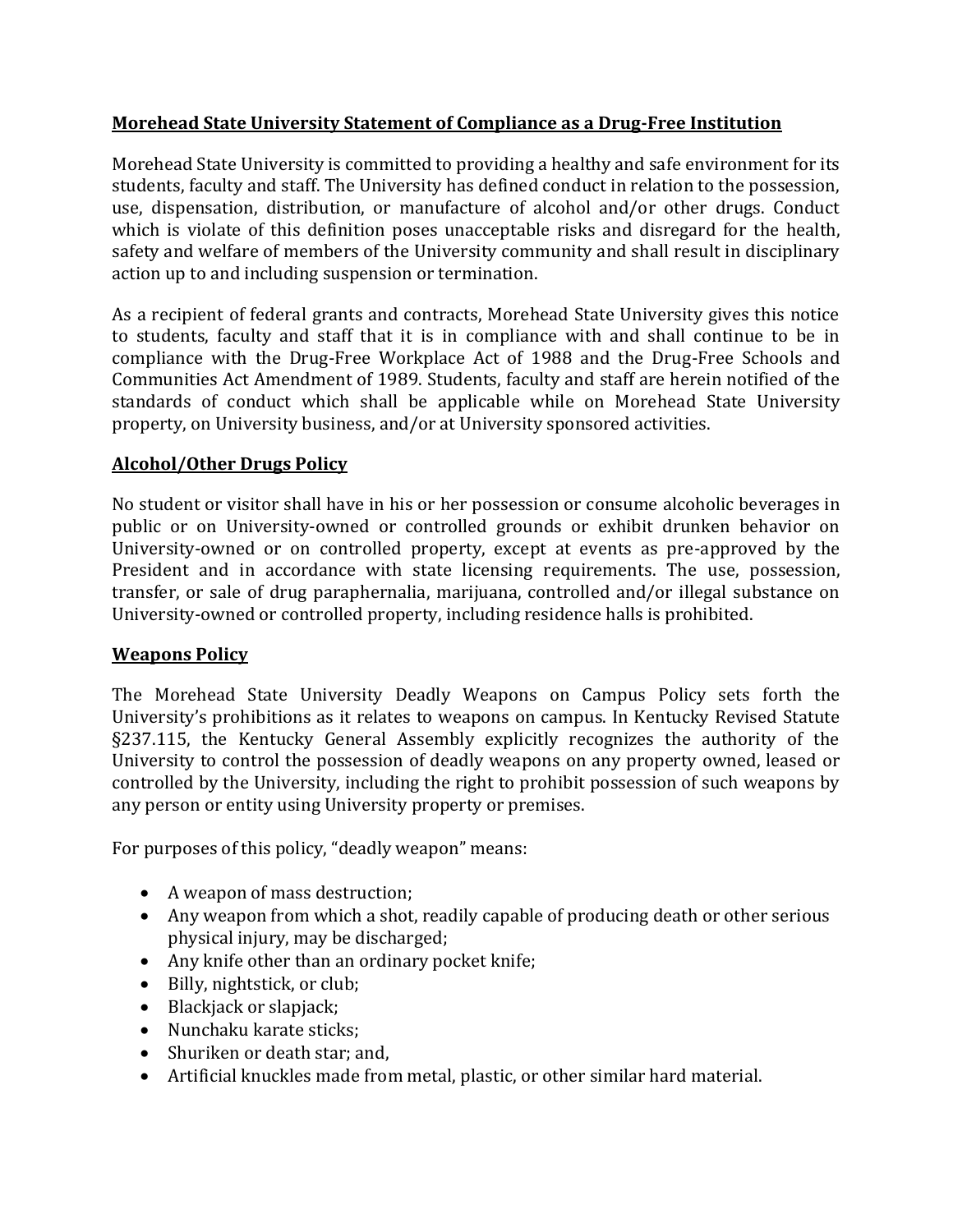The Kentucky Supreme Court issued an opinion in Mitchell vs. University of Kentucky defining the parameters of an institution's ability to control weapons on its campus. To comply with expressed legal mandates set forth in the opinion, a comprehensive campus weapons policy is recommended.

Possession, concealed or otherwise, use or storage of deadly weapon as defined above such as firearms, explosives, dangerous chemicals or other dangerous weapons or the brandishing of any weapon or any other object in a menacing or threatening manner is strictly prohibited on any property owned, leased, operated, or controlled by Morehead State University, including University housing and University vehicles.

The following are exceptions to this policy:

- Possession of deadly weapons by peace officers acting in the course of official  $\bullet$ duties;
- Possession of deadly weapons as a part of legitimate academic, athletic, or work-related activities (e.g., historical preservation, law enforcement training, ROTC activities, rifle team, etc.);
- Possession of a knife as part of a legitimate cutlery set (or individual piece of cutlery) as may be reasonably necessary by the possessor for food preparation;
- Possession of a deadly weapon by a person licensed to carry a concealed deadly weapon pursuant to KRS 237.110, if the firearm is contained in his or her vehicle and is not removed from the vehicle (KRS  $527.020(4)$ );
- Possession of a deadly weapon if it is located in a non-University motor vehicle and in an enclosed container, compartment, or storage space installed as original equipment in the motor vehicle by its manufacturer, including but not limited to a glove compartment, center console, or seat pocket, regardless of whether said enclosed container, storage space, or compartment is locked, unlocked, or does not have a locking mechanism (KRS  $527.020(8)$ );
- Possession of a deadly weapon by persons who are specifically authorized by KRS 527.020 to carry concealed deadly weapons on or about their persons at all times and at all locations within the Commonwealth. Such persons include but are not limited to: Commonwealth's Attorneys, judges of the Court of Justice, conservations officers of the Department of Fish and Wildlife, elected sheriffs, and peace officers from other jurisdictions. For a complete listing of persons authorized to carry concealed deadly weapons within the Commonwealth and the conditions for which the carrying of the deadly weapon is authorized, see KRS 527.020;
- Possession of deadly weapons by a person specifically authorized in writing to have such possession by the President, or his or her designee, but only if such person fully complies with any and all restrictions imposed upon such possession by the President, or his or her designee. Authorization for possession shall be for a time certain, but in no case longer than six months unless specific written authorization is again obtained.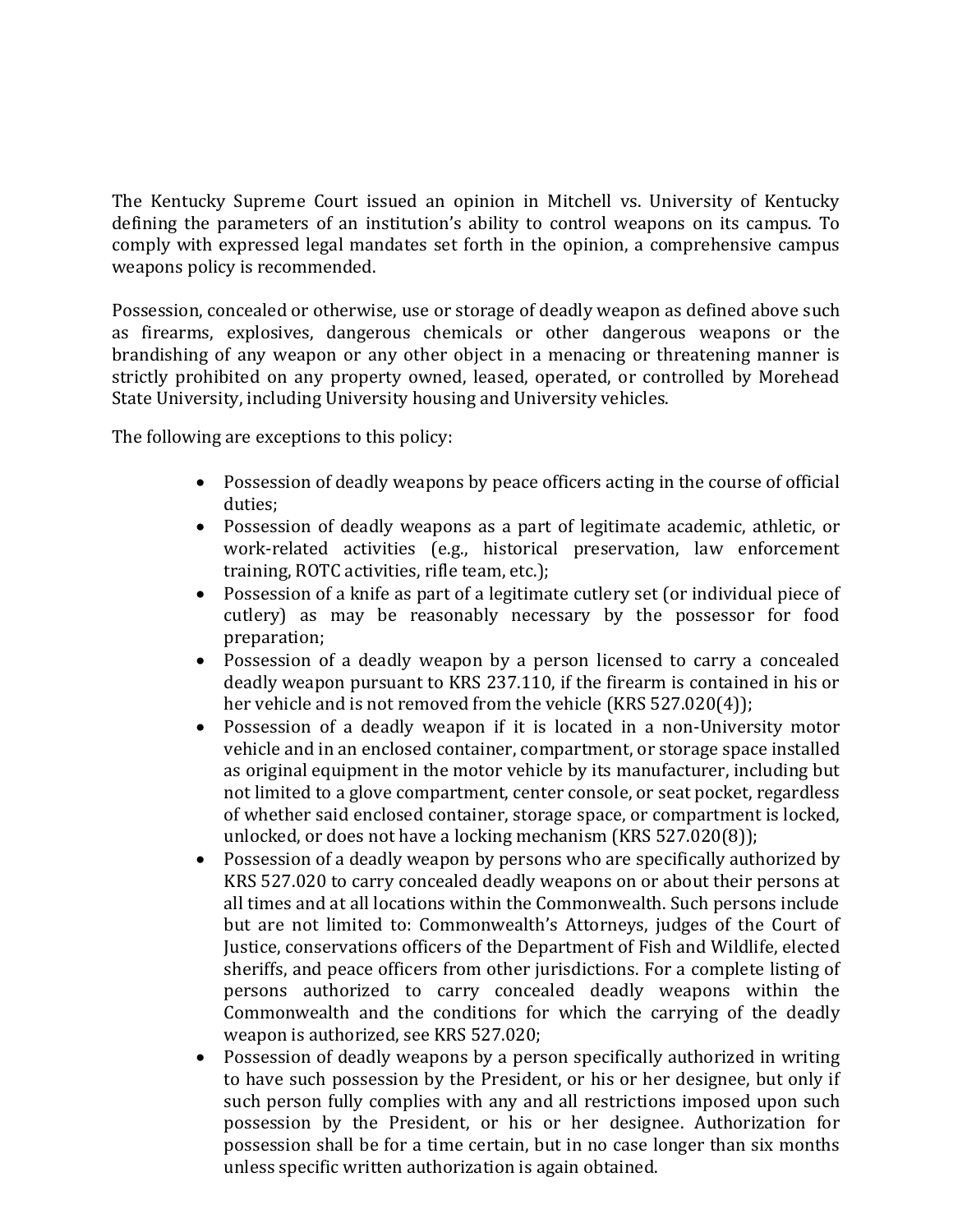Students who possess deadly weapons in violation of this prohibition are guilty of violations of the Student Conduct Code and are subject to disciplinary action under that Code, including expulsion from the University, and all other appropriate legal actions. Faculty and staff employees who possess deadly weapons in violation of this prohibition are guilty of misconduct and subject to corrective action under the appropriate University Policy, including termination of employment and all other appropriate legal actions. Others who possess deadly weapons in violation of this prohibition shall be directed to remove their weapons or themselves from the University's property or premises and shall be subject to all other appropriate legal actions.

# **When a Sexual Assault Occurs**

The victim should take one of the following actions *immediately*:

*Report to the Morehead State-University Police Department* by calling 911 from a campus phone or  $606-783-2035$ ; the Morehead City Police 911 or  $606-784-7511$ : the Kentucky State Police 911 or 606-784-4127 as appropriate.

**Seek Medical Attention** at the Caudill Health Clinic on campus, or at St. Claire Regional Medical Center or through EMS (911). Tests are administrated that will alleviate dears about sexually transmitted diseases and pregnancy. Evidence will be collection which can be used if the victim chooses to prosecute.

*Contact a Crisis- Counselor* by calling the University Counseling Center at (606) 783-2123 or after hours by calling the Morehead State University Police Department at  $(606)$  783-2035 or 911 and request to speak with a crisis counselor. A crisis counselor will be able to provide immediate psychological support and refer the victim for medical attention. Additional support will be provided should the victim choose to report the crime to a law enforcement agency.

#### **Statements to Victims of Sexual Assaults**

- 1. We will treat you and your particular case with courtesy, sensitivity, dignity, *understanding,#and#professionalism*.
- 2. If you feel more comfortable talking with a female or a male officer, we will do our best to *accommodate#your#request.*
- 3. *We will meet your privately, at a place of your choice in this area to take a complaint report.*
- 4. *We will consider your case seriously, regardless of your gender or the gender of the suspect.*
- 5. Our officers will not prejudge you and you will not be blamed for what occurred.
- 6. We will assist you in arranging for any hospital treatment or other medical needs.
- 7. We will assist you in privately contacting a counselor and/or other available resources.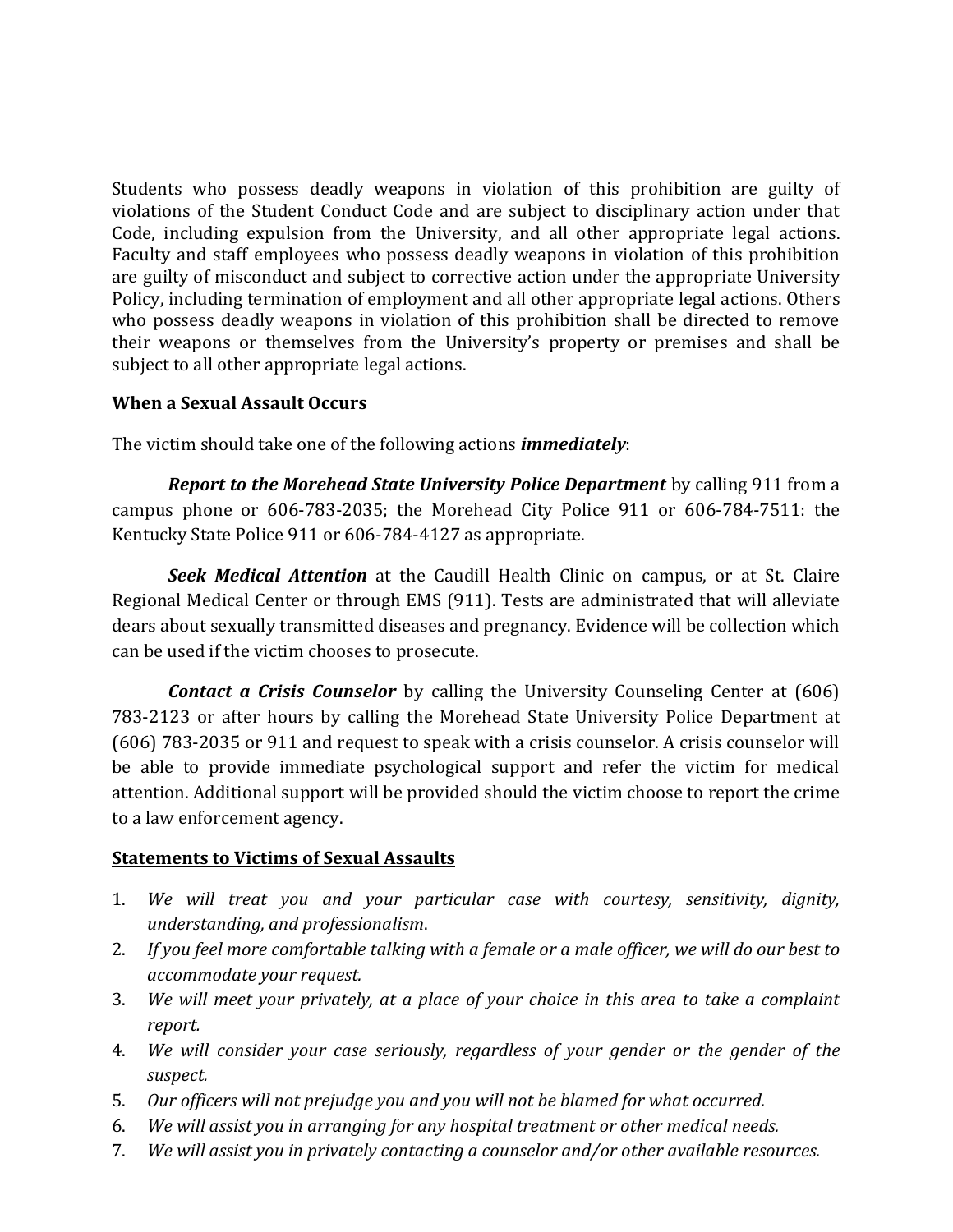- 8. *We will fully investigate your case and will help you to achieve the bet outcome. This may involve arrest and full prosecution of the suspect responsible. You will be kept up-to-date on this progress of the case.*
- 9. *We will continue to be available for you, answer your questions, explain the systems and process involved, and be a willing listener.*

# **Counseling and Health Services**

Victims of a sexual assault, who are MSU students, are eligible to the services at the Office of Counseling and Health Services, located on the first floor of Allie Young Hall. This Caudill Health Clinic is open  $8:00$  am  $-5:00$  pm, Monday through Friday during the fall and spring semesters. Hours of operation at other times are  $8:00$  am  $-$  4:30 pm, Monday through Friday.

# **Sexual Assault Policy**

Morehead State University will not tolerate sexual offenses in any form. Where there is probable cause to believe that University regulations prohibiting sexual offenses have been violated, campus disciplinary action can be pursued. Campus disciplinary action can include suspension or dismissal from the University.

If the victim chooses not to prosecute, the University can purse disciplinary action at the request of the victim. It should be remembered that Morehead State University has an obligation to uphold the laws of the larger community of which it is a part.

While the activities covered by the laws of the larger community and those covered by MSU's Code of Student Conduct may overlap, it is important to note that the community's laws and MSU's Code of Student Conduct operate independently and that they do no substitute one for another. Morehead State University may purse enforcement of its own rules whether or not legal processing are underway or may use information from a third party source, such as law enforcement agencies and the courts, to determine whether University rules have been broken.

At the request of the victim, MSU will make every reasonable effort to change a victim's academic and living situation after an alleged sex offense. The victim will be notified of these options by University officials in the reporting and counseling process.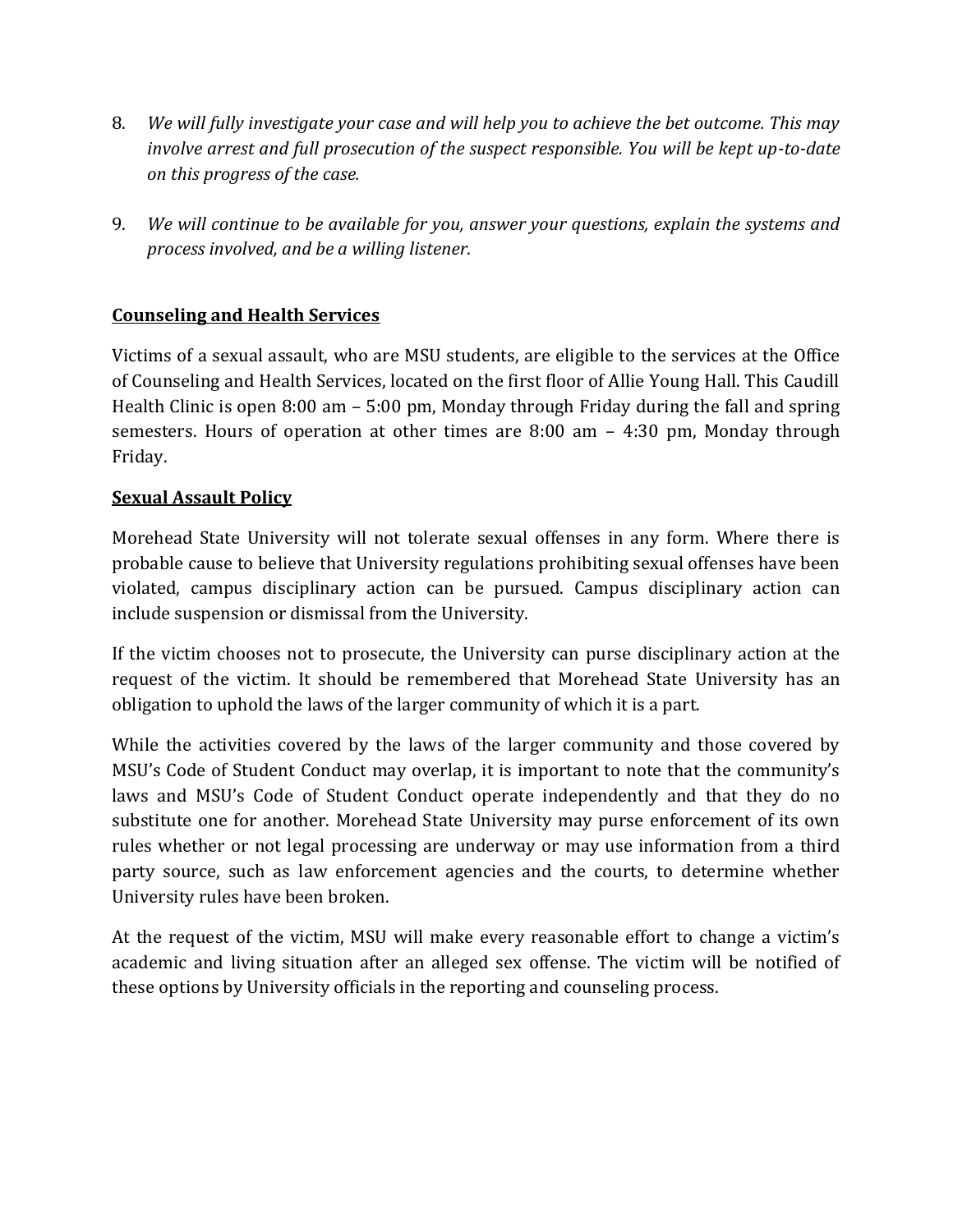# **SART (Sexual Assault Response Team)**

Counseling and Health Services at Morehead State University will be home to the Sexual Assault Response Team. Dr. Brenda Wilburn, APRN, and licenses Sexual Assault Nurse Examiner (SANE) are working with Police Chief Matt Sparks and Pathways to provide a comfortable, safe environment for victims. Sexual assault examination and counseling services from licenses therapists are available for students, faculty and staff on campus. The services provided by the Health Clinic are free of charge and are available 24 hours a day. The Sexual Assault Response Team consists of law enforcement, victims advocate and a health care professional. The health care professional has been licenses as a sexual assault nurse examiner and can perform physical examinations and forensic-medical examination if necessary. Victims have the right to determine whether to report the assault to law enforcement, except when reporting abuse and neglect of a child, souse and other vulnerable adult as set forth in Kentucky law. No victim shall be denied an examination because the victim chooses not to file a police report, cooperate with law enforcement, or otherwise participate in the criminal justice system.

If the victim decided to prosecute (which is not required), a prosecutor will also be a part of the SART. All services are confidential. There are also free services available through the rape advocacy office at Pathways at (606) 784-4161. To learn more about the resources for victims of sexual assault in Kentucky, visit **http://kyasap.brinkster.net/**. To request a sexual assault exam, call (606) 776-0076 or for more information contact (606) 783-2123.

# **Monitoring & Recording Off-Campus Criminal Activity**

The Morehead State University Police Department does not have a current policy regarding monitoring and recording student off-campus criminal activity through local police agencies, including student organizations with off campus housing.

# **Campus'Safety,'Facility'Access'and'Security'Policies**

Morehead State University has established the following policies and procedures to enhance the security of the campus community:

• Academic and administrative buildings have normal operating business hours posted on entrances. Persons remaining after the posted hours must have appropriate identification and authorization. Faculty and staff members are permitted within facilities 24-hours per day.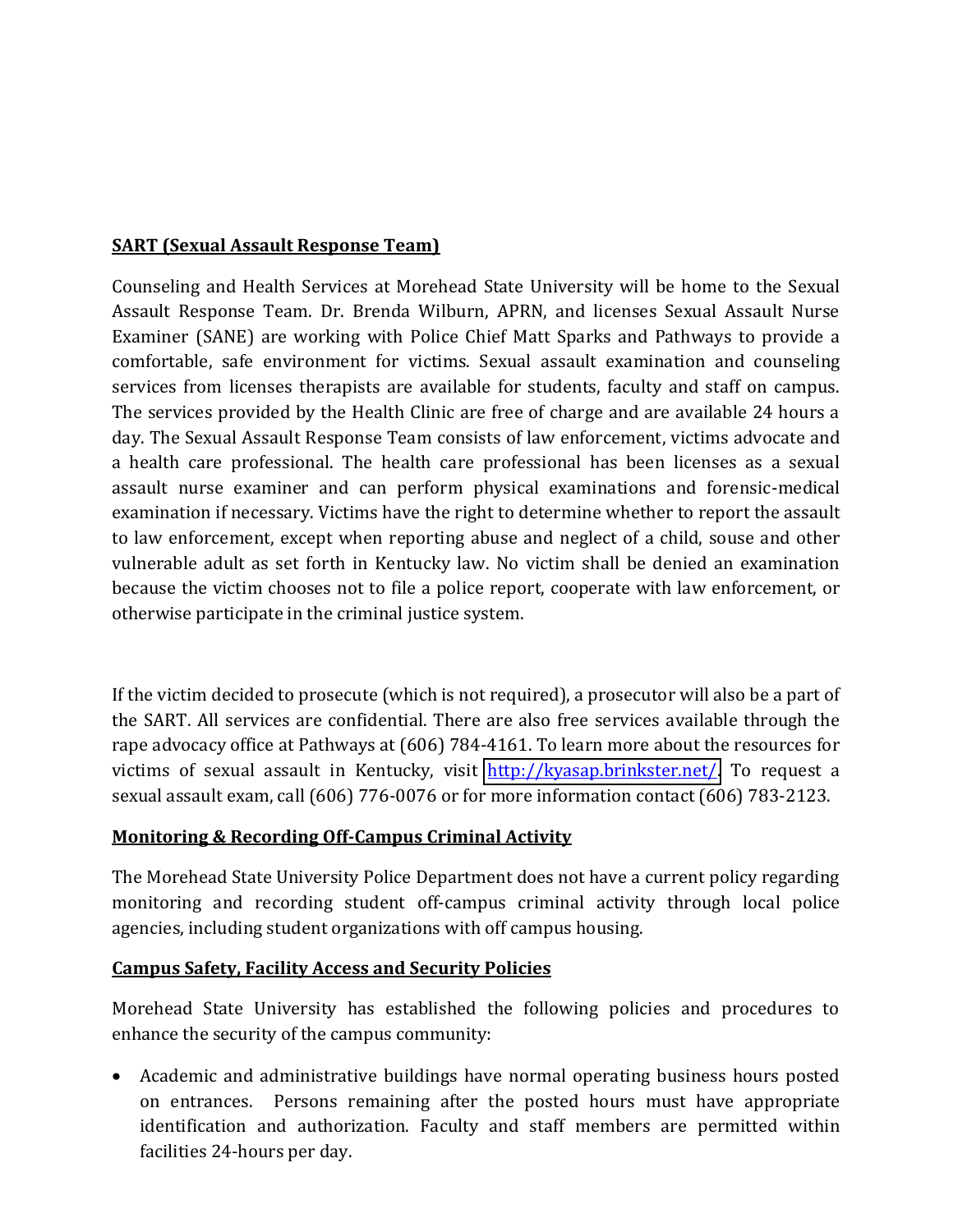- Faculty and staff will be required to show their Medeco key and a University ID card when so requested by a member of the Morehead State University Police Department. Students must obtain the approval of the department Chairperson and possess an approved "After Hour Facility Utilization Authorization Slip". Students must have their copy of the slip and a valid University ID card in their possession and present same upon request. Residence halls normally permit entry through the main entrance and require key access after midnight Sunday-Thursday and 2:00 am on weekends.
- The Morehead State University Police Department employs student workers as Student Cadets to enhance residence halls security by randomly patrolling campus during the hours of midnight until 4:00 am.
- Uniformed Security Personnel check security related issued including the security of doors and public areas. Anyone present in a residence hall may be asked to show a MSU ID card to prove residency and their right to use the facilities. Failure to produce proper identification upon request of residence hall staff, Morehead State University Police Department or any Morehead State University staff member may result in disciplinary action.
- Unauthorized person are not permitted in residence halls and should be reported to the residence hall staff or the Morehead State University Police Department by calling (606) 783-2035. If you believe a crime has been or is about to be committed, contact the Morehead State University Police Department immediately. Specific guest and visitation policies are contained in the *Eagle Handbook* for students.
- Campus safety and security surveys will be conducted twice annually (normally in May and September). The Chief of Police and the Director of Risk & Compliance, or their designed representatives, shall make a campus survey at night to determine lighting adequacy and needs.
- They will accomplish the survey on foot and make every effort to observe all possible route used by the University community, including parking lots. A list of needs will be identified to the Vice President of Administration and Fiscal Services for forwarding to the Vice President for Facilities Management. This survey will also cover shrubs, sidewalks and other issues impacting the overall safety and security of the campus.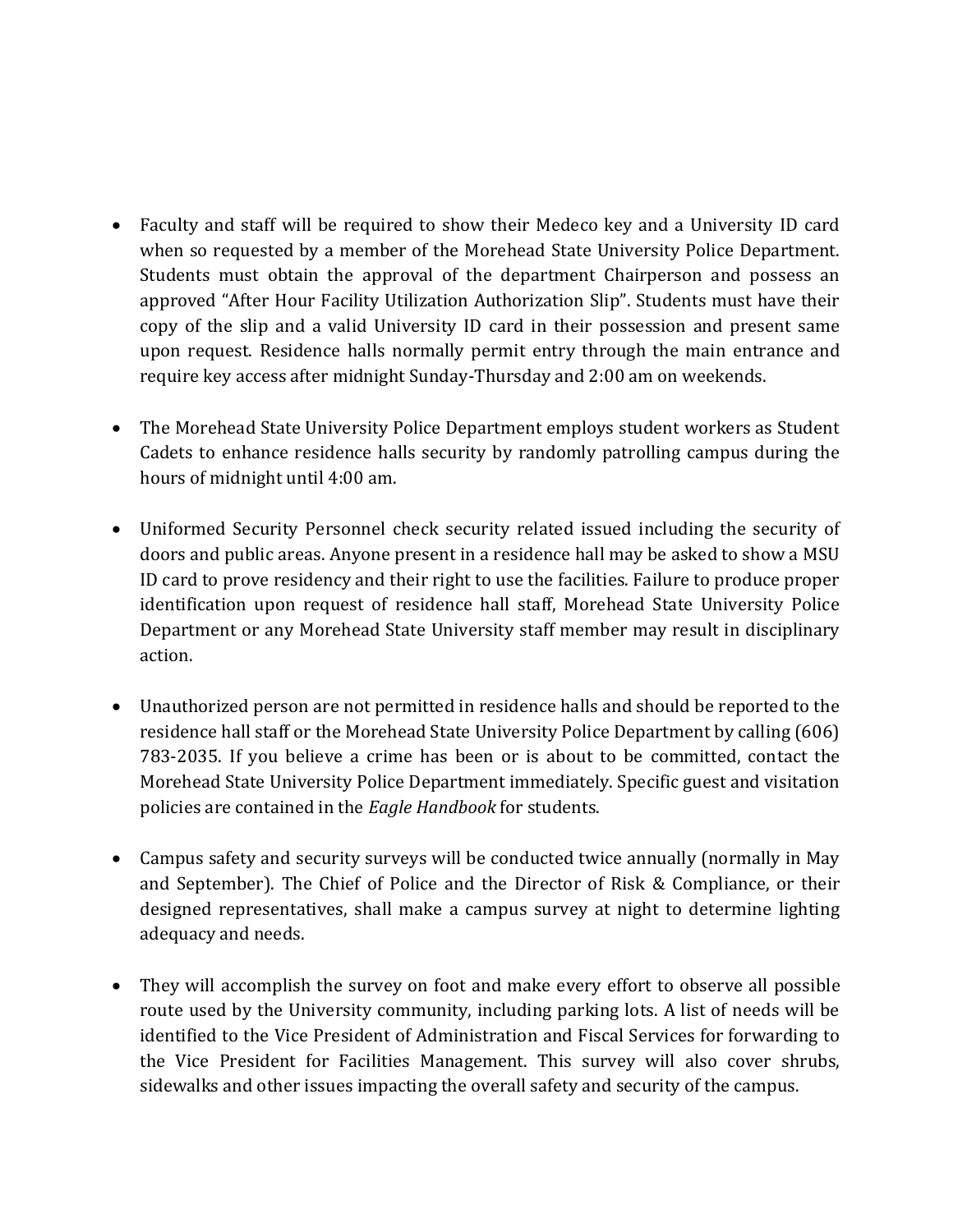### **Fire Safety Policy**

Morehead State University emphasizes the important of fire safety and fire prevention to all residents. All residential facilities with the exception of the University Farm are equipped with automatic fire suppressing systems that will activate in the event of a fire. Additionally, all residential facilities are equipped with smoke detector systems. Each residence hall has emergency procedures, which students should know. Emergency evacuation procedures are posted for each residence hall, and fire drills are held each semester to keep residences familiar with the process. For everyone's safety, students must cooperate completely with the staff when an evacuation occurs. Because of the serious nature of fire, the following regulations are necessary:

- A person who pulls a fire alarm or falsely reports an emergency to police or the fire department will be punished under the Kentucky Revised Statute 512.040. If convicted of this Class B misdemeanor, it means up to a \$500 fine and/or 90 days in jail.
- Students must follow emergency evacuation procedures.
- Due to fire hazards, students may not possess or burn candles, incense, etc., except in connection with a hall program, which required prior approval from the residence hall director.
- $\bullet$  Flammable fluids may not be used or store in the residence halls.
- No loft construction or overstuffed furnishings are permitted.
	- Torchiere-style halogen lamps manufactured prior to March 1997 are not permitted in residence halls. Halogen lamps manufactured after March 1997, which meet the Underwriter's Laboratories (UL 153) safety standards, are permitted for student use in residence halls.
- Items such as clothes hangers, decorations, etc. must not be placed on the sprinkler device in the residence hall room. Doing so can activate the sprinkler system, resulting in water damage.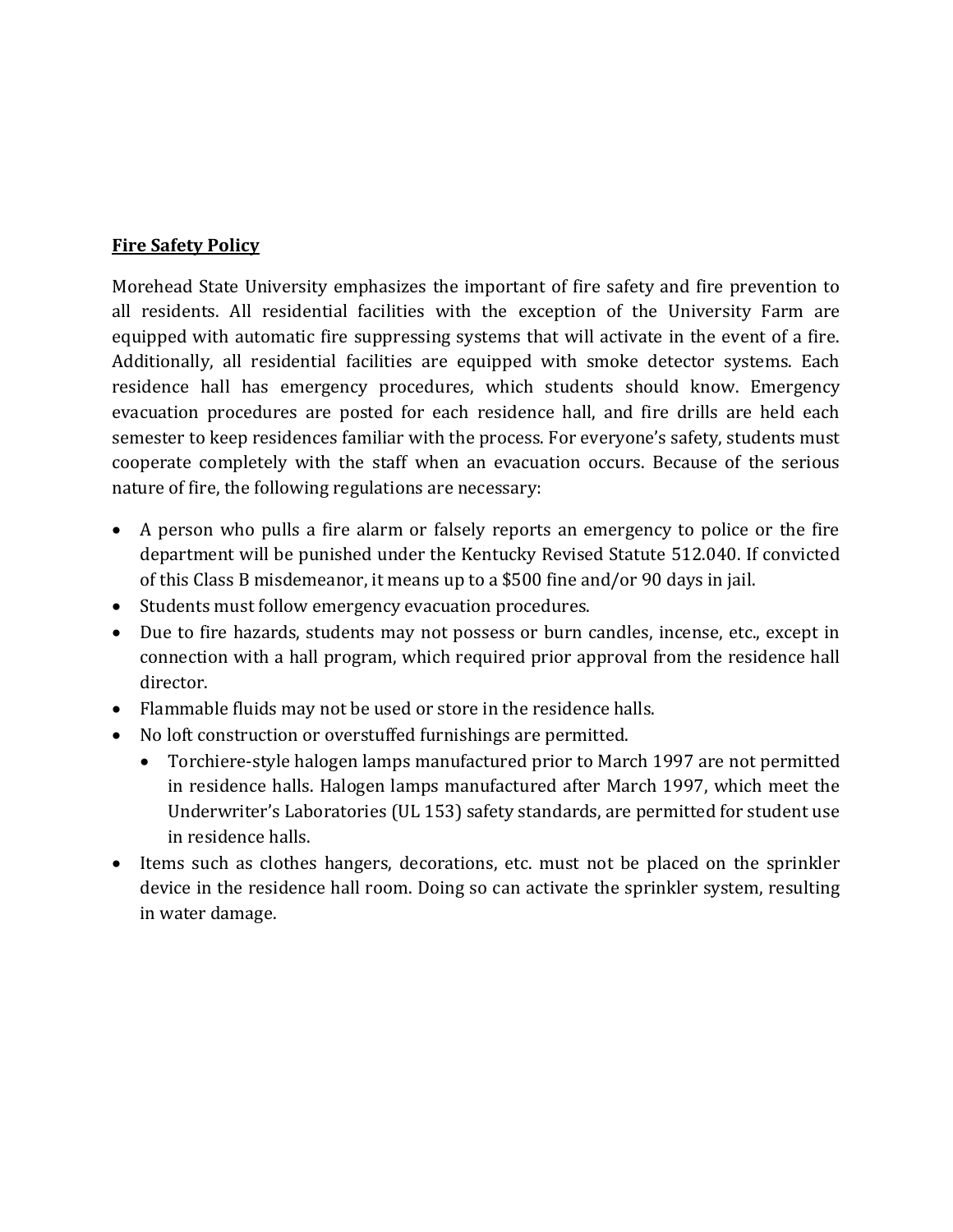# **Appliances**

Because more than one residence hall room/apartment share the same circuit, there is a possibility of an electrical overload; students should be considerate and conscious of the number and frequency of appliances they use. Students should also limit the number of extension cords used in a room. Microwave ovens (700 watts maximum) and student owned refrigerators with a size capacity of 4.5 cubic feet are permitted (one per room). Small hand appliance, such as coffee pots, blenders, mixers, crock pots, grills (Like the George Foreman Grill) and other personal care appliance are permitted in rooms. These appliances should have enclosed heating elements and the Underwriters Laboratory approval.

When using a cooking appliance, students must always be in the room and appliances must be turned OFF before leaving the room in order to prevent fires. Electric skillets are not included in this category and are not permitted in residence halls. Residents may have a television with a power usage limitation of 1.6 amps or 175 watts or less. No appliances with open heating elements are permitted in residence halls. During fire and safety inspections, University officials will require the removal of prohibited appliances or materials. Also, sun lamps and personal air conditioners are not allowed.

# **Tobacco**

In accordance with University Policies, the use of tobacco products in any University residential facility is prohibited. Students found in violation of University and/or residence hall policies and regulations can expect appropriate disciplinary measures to be imposed. Disciplinary measures for violations include community restitution assignments, education programming assignments, residence hall dismissal, loss of visitations, or other appropriate sanctions. Students who are found in violation of residence hall policies and are issued the sanction of dismissal from the residence hall will forfeit residence hall fees.

#### **Tobacco Policy**

In an effort to promote healthy employees and a healthy environment, Morehead State University implemented UAR 902.01 in the summer of 2011. Specifically, UAR 902.01 prohibits the use of all tobacco products on University owned or controlled property. This policy is in effect for all persons, at all times, who are attending classes, working, living, visiting, attending/participating in athletic events, programs, and all activities and programs on University owned, leased, or controlled property and in campus owned, leased, or rented vehicles. This includes University property outside the main campus such as farm facilities, golf courses, art galleries, parking lots, performance venues, and sporting venues, and functions that are held in these facilities and venues.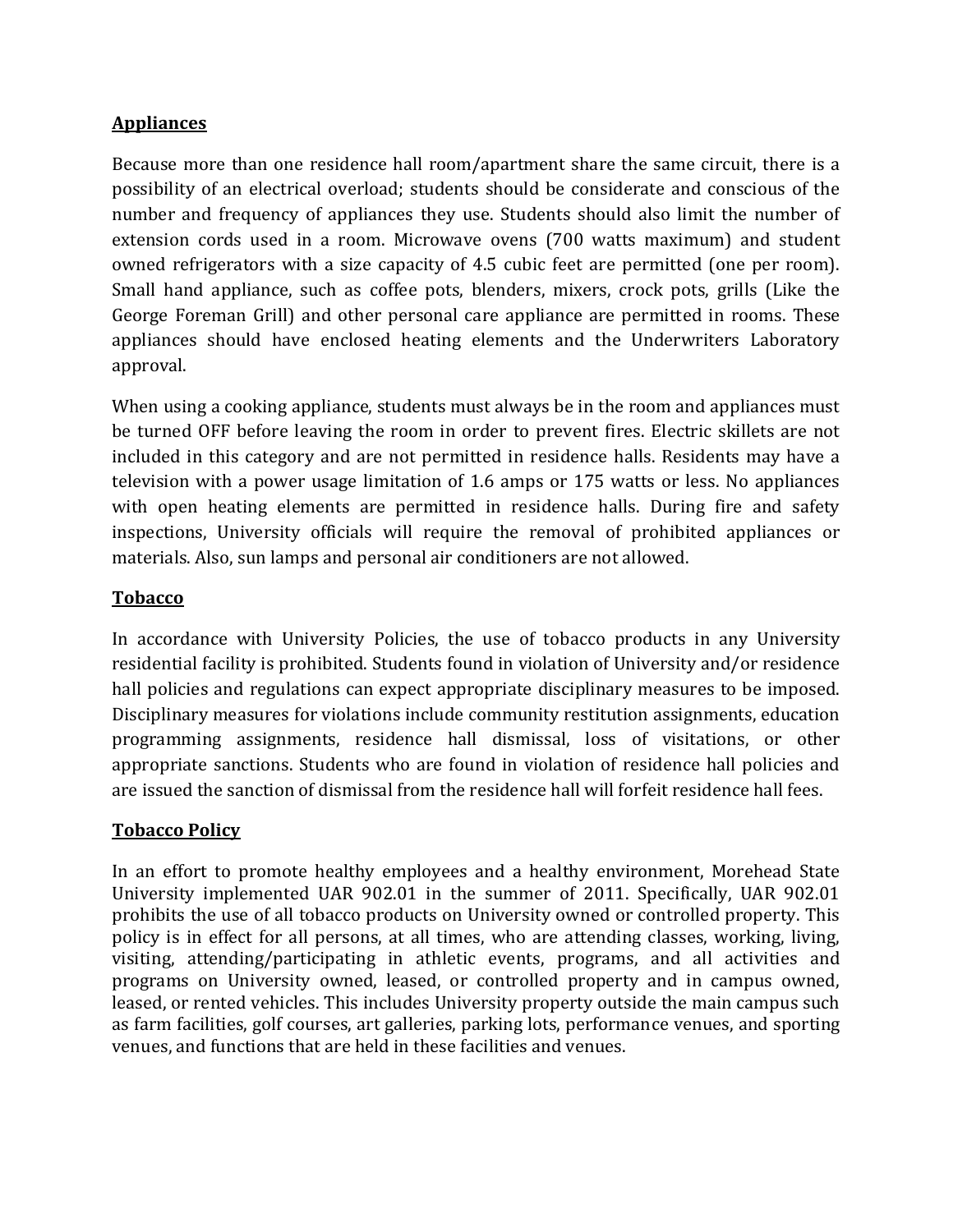While Morehead State University remains committed to maintaining a healthy campus environment and encouraging members of the campus community to engage in healthy behaviors there are two designated tobacco use areas for the campus. This has become necessary as members of the University community have not respected private and city property adjacent to the campus, portraying a less than positive image of Morehead State University to our neighbors, visitors, and guests.

Two areas have been developed as designated tobacco use areas. *It is in these areas only that tobacco-use-will-be-permitted.* The areas have seating and receptacles for the proper disposal of trash and tobacco waste.

The locations are:

- On the west end of campus the concreted area in the backyard of the faculty house on the corner of Second Street and Battson-Oates, across Second Street from Lappin Hall. This area is accessed from Second Street. Stairs enter the vard from the south side of the Second Street sidewalk. Gravel will designate a walkway to the tobacco use area until concrete can be poured as weather allows.
- In the east-central area of campus an area on the west side of the faculty parking lot behind Baird Hall at the end of the fenced area housing the AC unit. The area will be restricted to the paved surface in order to maintain the existing green space bordering the parking area.

Violators of the Tobacco Use Policy are subject to fines and progressive disciplinary actions. Alleged violations which involve employees will be addressed through the Office of Human Resources and appropriate supervisory personnel. Alleged violations which involve students will be addressed by the Assistant Vice President/Dean of Students as outlined in the on-line version of the *Eagle Student Handbook* (See "*Scope of Authority*", page 27 and "SCC 3200", pages 68-69).

It is expected that all MSU faculty, staff, and students will adhere to and assist in the enforcement of the University Tobacco Use Policy. Tobacco use must be confined to the designated areas. Individuals who utilize the designated areas should be mindful of cleanliness, disruptions, and University image. Individuals should use proper receptacles to dispose of all tobacco waste, garbage, etc... In addition, designated tobacco use areas should not be utilized in a manner which could cause disruption to others (i.e. amplification of music, etc...) or create a negative image for the University (i.e. littering, obstruction of pedestrians or vehicles, etc...).

Violations of the University Tobacco Policy should be reported to the Office of Human Resources (employees) and the Assistant Vice President/Dean of Students (students).

# **Reporting'Violations of'the'MSU'Tobacco'Policy'**

It is expected that all MSU faculty, staff, and students will adhere to, and assist in the enforcement of UAR 902.01 (Tobacco Use Policy). Individuals who witness violations of UAR 902.01 are expected to file a report with the Office of Human Resources (employees) or the Assistant Vice President/Dean of Students (students).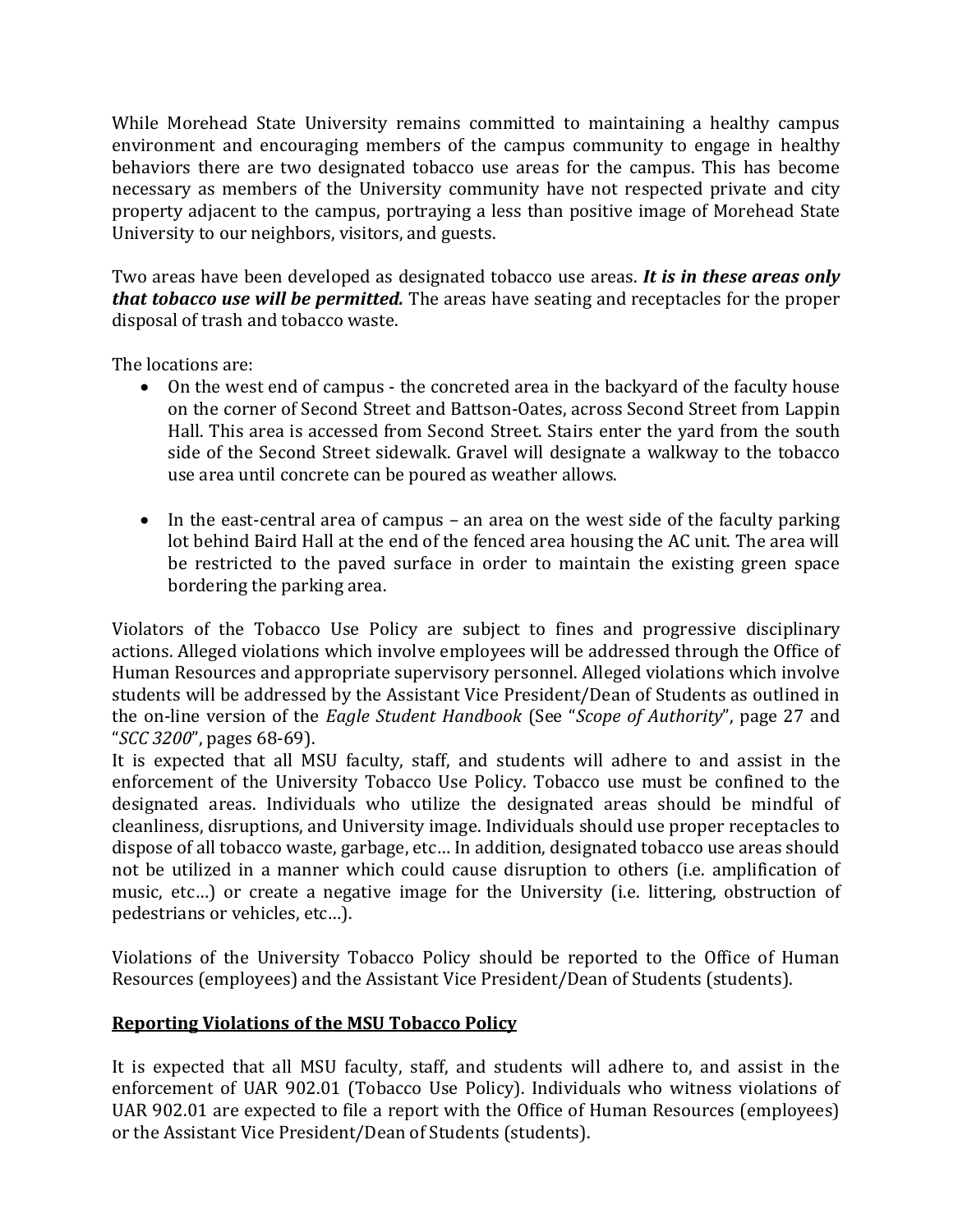Confronting others regarding behaviors that are contrary to University policies can be a difficult task. However, it is a critical element of the educational environment in which we live and work. The following is an outline of how faculty, staff, and students should address violations of UAR 902.01:

If you are a direct witness to the behavior:

- Initiate a conversation with the person by introducing yourself.
- Ask the individual if  $s/he$  is an employee or a student.
- If the person answers in the affirmative, ask him/her if s/he is aware of the campus Tobacco Policy.
- If the individuals states that  $s/he$  is not aware, share that MSU is a tobacco-free campus.
- If the person is an employee or student, ask him/her to provide his/her name and ID number.
- If the person refuses to cooperate, call MSUPD (783-2035)
- $\bullet$  If the person is not an employee or student, ask him/her to provide his/her name.
- Share with the person that we have two designated tobacco use areas on campus.
- If the person is an employee, share the information with the Office of Human Resources.
- If the person is a student, or has no connection to MSU, share the information with the Assistant Vice President/Dean of Students (k.koett@moreheadstate.edu).

If you are not able to address the behavior in person:

An example of this would include seeing a person smoking in a non-designated zone while driving in your car. You would not stop to confront the person; however, you are still encouraged to report your observation.

- If you know the name of the person, and s/he is an employee, share the information with the Office of Human Resources.
- If you know the name of the person, and  $s/h$ e is a student, share the information with the Assistant Vice President/Dean of Students (k.koett@moreheadstate.edu).
- If you know nothing about the person, share the information with the Assistant Vice President/Dean of Students (k.koett@moreheadstate.edu).

# **Consequences of Violating the Tobacco Use Policy**

Alleged violations of UAR 902.01 will be addressed by the Office of Human Resources (employees) and the Assistant Vice President/Dean of Students (students) using established University policies and protocol. Students found to be in violation of UAR  $902.01$  are subject to the following sanctions:

- $\bullet$  First Violation \$25.00 Fine
- $\bullet$  Second Violation \$50.00 Fine
- $\bullet$  Third Violation \$100.00 Fine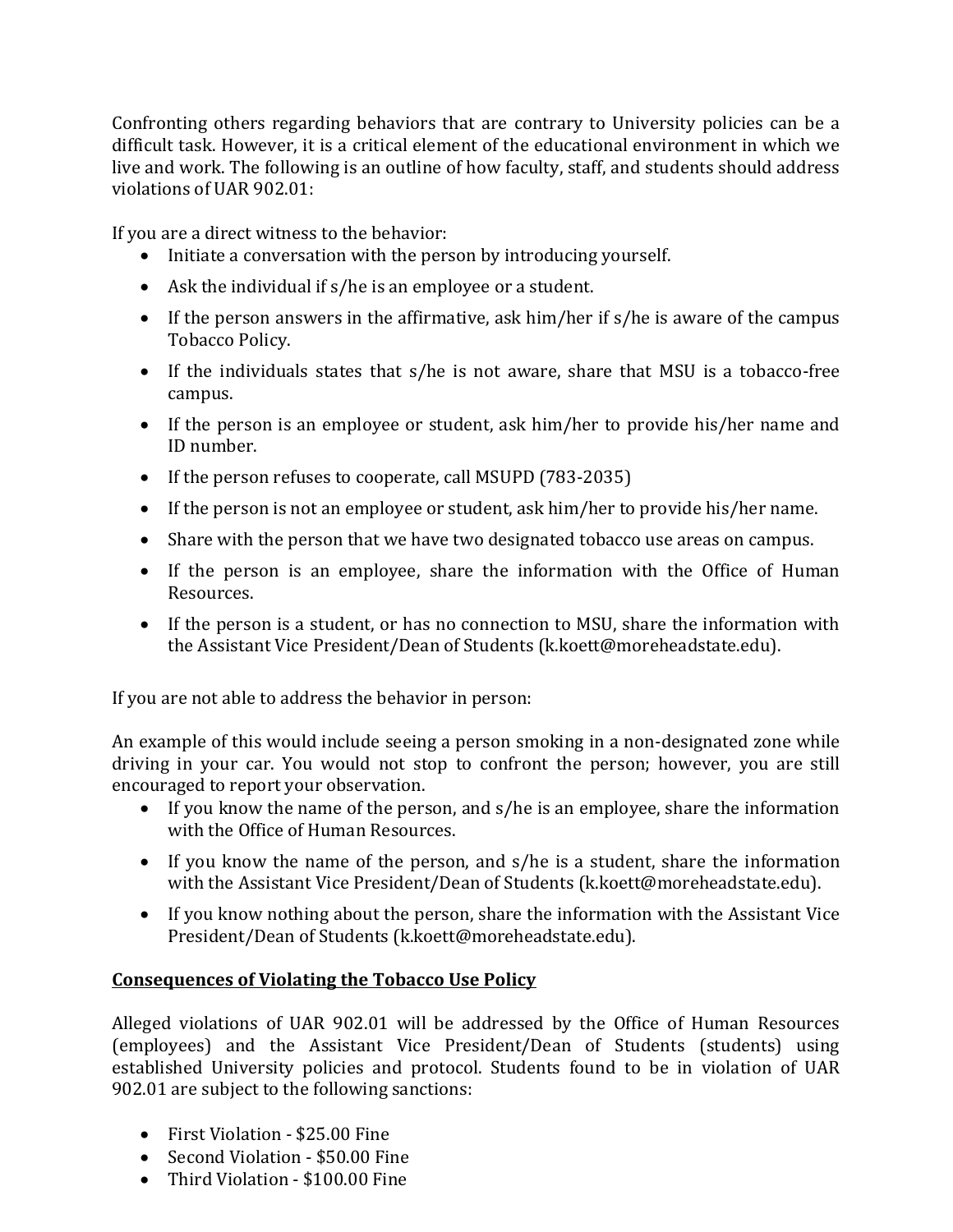In addition to the aforementioned fines, students may be required to complete other sanctions as outlined in the on-line version of the *Eagle Student Handbook*. Employees found to be in violation of UAR 902.01 are subject to the following sanctions: Individuals will meet with their supervisors and/or the Office of Human Resources to determine an appropriate course of action. Each alleged incident, and subsequent decision, will be documented in the personnel file of the employee as maintained by the Office of Human Resources.

# **Missing Person Policy & Procedures**

The following procedures will be implemented prior to and when a student living on campus is determined to be missing in accordance with the Higher Education Opportunity Act of 2008:

# *Student#Notification*

On an annual basis, all students living in campus housing facilities will be informed of their right to identify a person as a confidential contact in the event the student is reported as a missing person. In addition, off-campus students may use established methods to identify a person as a confidential contact in the vent the student is reported as missing person. The Assistant Vice President/Dean of Students or designees will notify the confidential contact no later than 24 hours after the time a student has been classified as missing by the Morehead State University Police Department.

If a student does not identify a confidential contact, designated University personnel may contact parents/guardians as deemed necessary and/or appropriate if the student is classified as missing by the Morehead State University Police Department.

#### *Registration*

Students who wish to submit information related to a confidential contact may do so by following the directions outlined via the student portal and distributing by housing staff members.

#### *Definition of a Missing Person*

A student will be defined as "missing" when a report has been made with the Morehead State University Police Department, they have investigated the circumstances and validity of the allegation, and they determine a student should be classified as a missing person.

#### *Contact#Notification*

If a student has been classified as a missing person by the Morehead State University Police Department, the Assistant Vice President/Dean of Students or designee will communicate with the confidential contact person within a 24 hour period.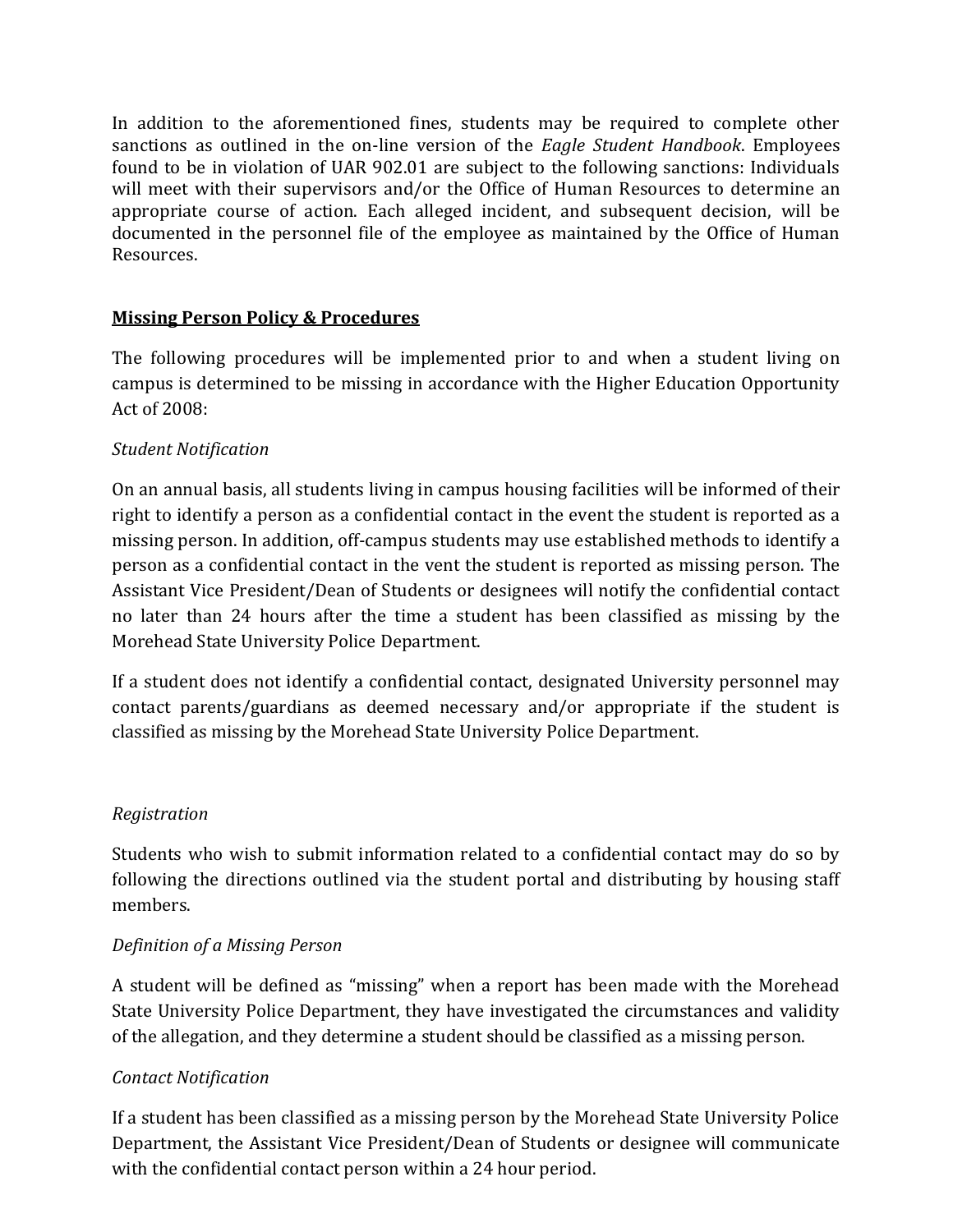For non-emancipated students under the age of 18, the Assistant Vice President/Dean of Students or designee will notify a custodial parents or guardian (as listed in official University records) no later than 24 hours after the time a student has been classified as missing by the Morehead State University Police Department.

The classification of a student as missing may activate the Emergency Operations Plan and result in the notification of other personnel as designated by established University protocol.

# *Information-Accuracy*

Once a student submits the name of a contact,  $he/she$  is responsible for providing information updates as appropriate or necessary via e-mail at [missingperson@moreheadstate.edu](mailto:missingperson@moreheadstate.edu)

# *Procedures*

- Any allegations that a student is missing must be immediately reported to the Morehead State University Police Department (606) 783-2035.
- The Morehead State University Police Department will conduct an investigation to determine the credibility of the allegations and if the student should be classified as a missing person.
- If a student is classified as a missing person, the Morehead State University Police Department will contact the Assistant Vice President/Dean of Students.
- Within a 24 hour time period, the Assistant Vice President/Dean of Students or designee will attempt to communicate with the confidential contact or parent/guardian via telephone. If the Assistant Vice President/Dean of Students or designee is unsuccessful in communicating via telephone, an e-mail message will be sent to the confidential contact or parent/guardian. If an e-mail is sent, the Assistant Vice President/Dean of Student or designee will continue to call the confidential contact or parents/guardian until successful.
- Questions related to this policy should be directed to the Assistant Vice President/Dean of Students via e-mail [\(missingperson@moreheadstate.ed\)](mailto:missingperson@moreheadstate.ed) or telephone at  $(606)$  783-2014.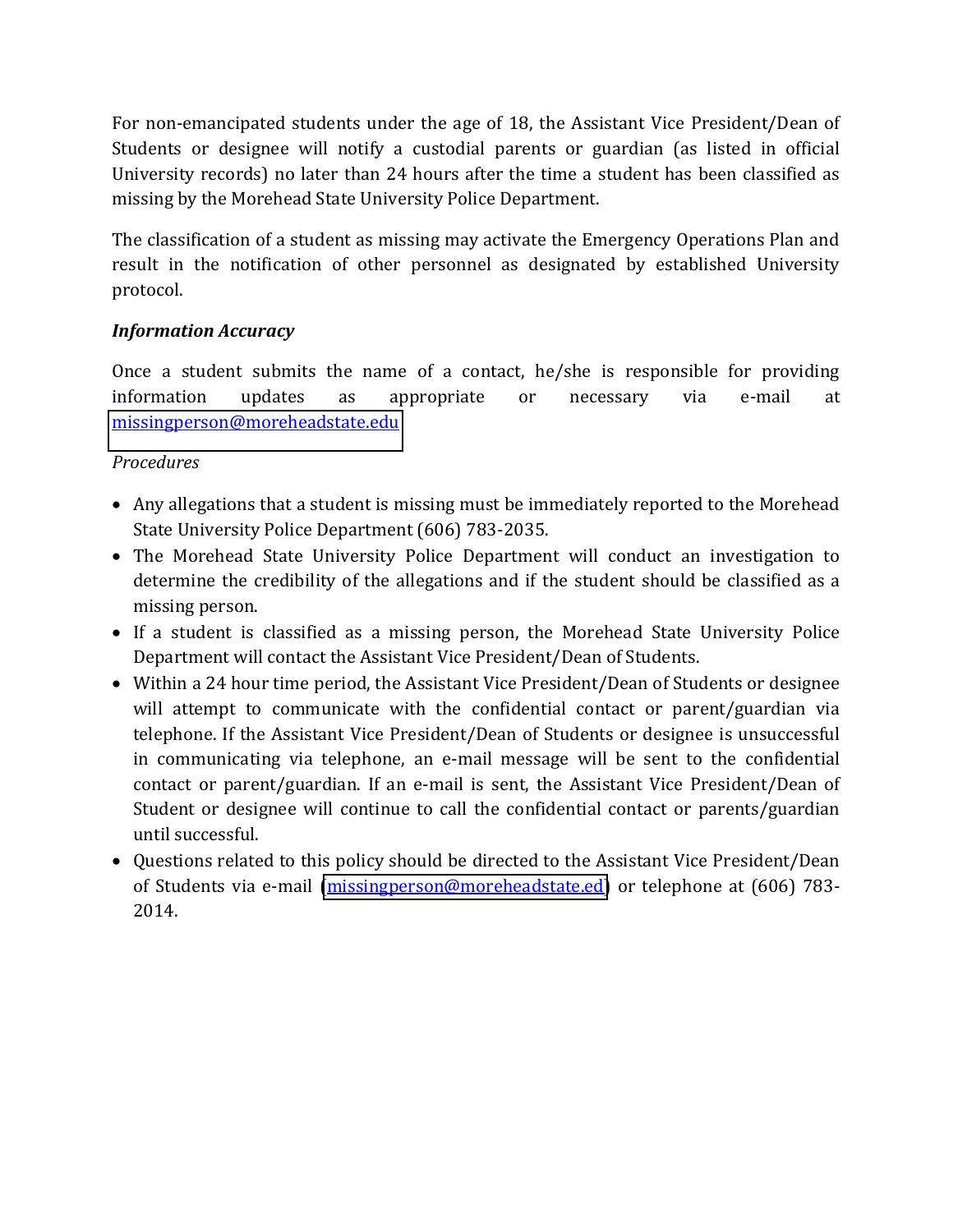# **Fire/Arson**

If any staff member sees anything that has been burned or sees a student light something on fire anywhere on the MSU campus, this is considered arson. Please contact the University Police Department immediately and block off the area. If no students are around, the University Police Department will confiscate the burned property.

If the students, who lit fire to the object is/are still around, do not let the student(s) leave the scene. Arson is a federal offense and is grounds for arrest and possible dismissal from MSU.

# **Fire Alarms**

In the events of a fire alarm all RA's whether on-duty or not should immediately report to the front office of their assigned building. If the supervisor of the building is not present, the Housing Response Team (HRT) should be called for assistance. RA's should put their name tag on and an emergency vest so emergency response personnel will know they are a resource person who can assist with the evacuation of the building. Residents will need to exit the building and report to their assigned evacuation point.

The supervisor of the building or the HRT will access the black box that stores the master keys and will issued the keys to staff. Once the fire department has given the ok to the building supervisor, RA's will go to each floor and check rooms in a fast but thorough manner. RA's should do a visual sweep of the room once they have entered and make a note of any policy violations that are seen. The RA should not be opening closets/drawers, etc. If a student is found in a room the RA should document his/her name and send the student to the lobby.

All staff members should lock the resident's room once the room has been checked. Once all rooms have been cleared, the RA should return to the lobby and give the master keys back to the professional housing staff member who is there to assist. At the conclusion on the fire alarm, RA's should remain at the front desk to assist students with any lock outs that may have results from the fire alarm. Lockouts should not be assessed to the student at this time. Evacuation locations; each residence hall has a designated area where residents should report to when there is a fire alarm. Residents of the floor should be informed of the reporting location during the first floor meeting. Do not post the location on your floor or in the building.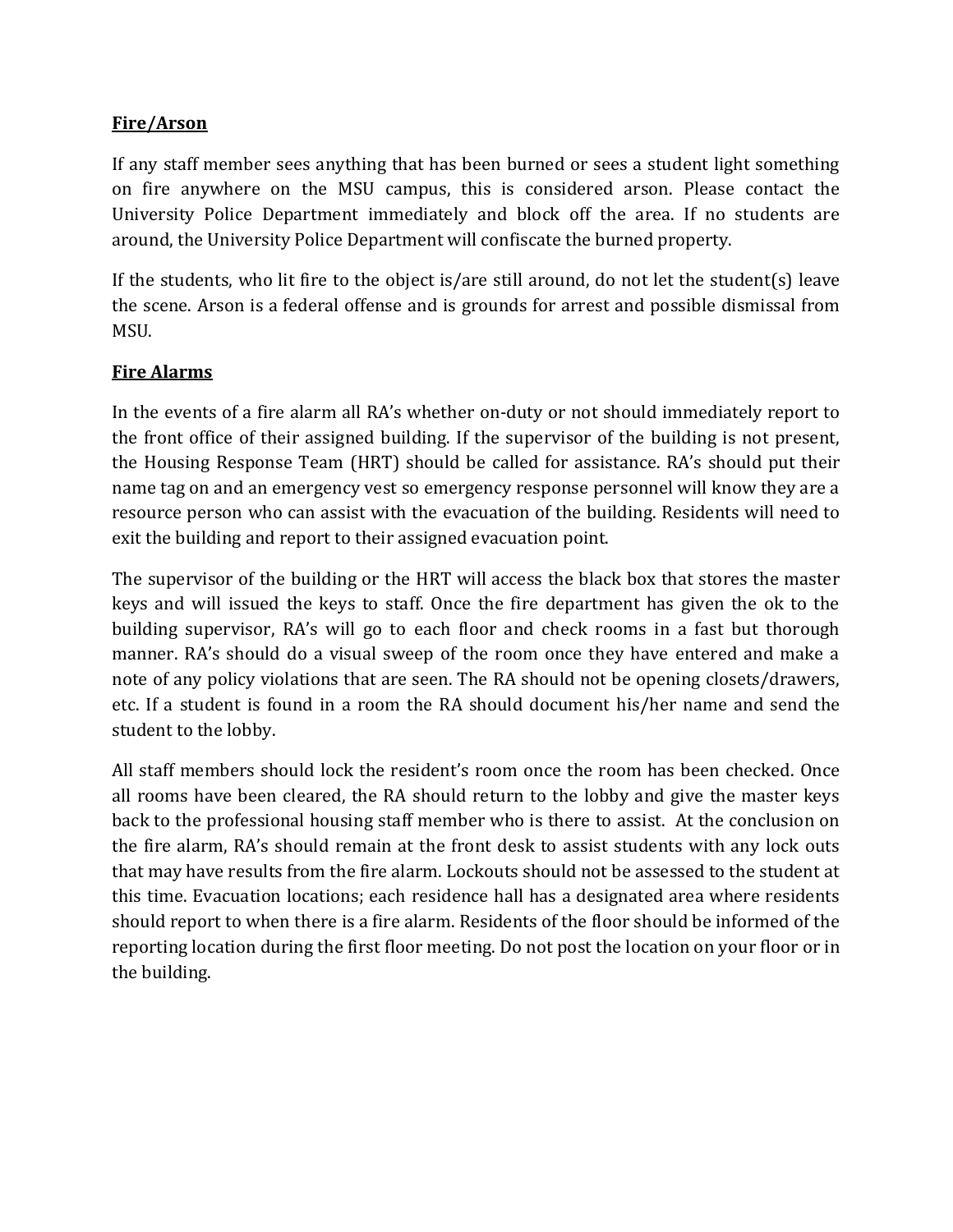| Residence<br>Hall   | Number of<br><b>Fires</b> | <b>Cause</b><br>of Fire | Number of<br><b>Deaths</b> | <b>Number of</b><br><b>Injuries</b> | <b>Property</b><br><b>Damage</b> |
|---------------------|---------------------------|-------------------------|----------------------------|-------------------------------------|----------------------------------|
| Alumni Tower        |                           |                         |                            |                                     |                                  |
| <b>Butler Hall</b>  |                           |                         |                            |                                     |                                  |
| Cartmell Hall       | $\ast$                    |                         |                            |                                     |                                  |
| <b>Fields Halls</b> |                           |                         |                            |                                     |                                  |
| Thompson Hall       |                           |                         |                            |                                     |                                  |
| Cooper Hall         |                           |                         |                            |                                     |                                  |
| East Mignon Hall    |                           |                         |                            |                                     |                                  |
| Mignon Hall         |                           |                         |                            |                                     |                                  |
| West Mignon Hall    |                           |                         |                            |                                     |                                  |
| Nunn Hall           |                           |                         |                            |                                     |                                  |
| Eagle Lake Apts.    |                           |                         |                            |                                     |                                  |
| Mays Hall Apts.     |                           |                         |                            |                                     |                                  |
| Normal Hall Apts.   |                           |                         |                            |                                     |                                  |

# **Statistics'for'2013'Calendar'Year**

\* MSUPD Incident# 2013-1305, Kentucky Emergency Management Incident# 2013-2233: Morehead Fire Department responded. \*\*\***NO FLAME, SMOKE ONLY**\*\*\* On Campus Residence Property, Location: Cartmell Hall (Residence Hall), occupied-evacuated, no injuries or deaths and no property damage. \*Smoke from overcooked microwave popcorn. \*

Although we are only required to report Fire Safety for Residence Halls, for 2013, Morehead State University had a total of 6 actual reported fires that occurred on Non-Residence Hall structures:

- MSUPD Incident# 2013-0050, Kentucky Emergency Management Incident# 2013-0079: Morehead Fire Department responded. Structure Fire on Campus, Location: Downing Hall (office/storage unoccupied), no injuries or deaths. Structure was a complete loss.
- MSUPD Incident# 2013-0164: Morehead Fire Department responded. Vehicle fire on Campus, Location parking lot of Adron Doran University Center (A.D.U.C.), no injuries, deaths or MSU property damage.
- MSUPD Incident# 2013-0490, Kentucky Emergency Management Incident# 2013-0833: Structure Fire on Non-Campus property, Location: MSU Farm (greenhouse/ unoccupied), no injuries or deaths. Structure was a complete loss.
- MSUPD Incident# 2013-0644, Kentucky Emergency Management Incident# 2013-1096: Morehead Fire Department responded. Structure Fire on Campus Property, Location: Ginger Hall (Administrative/Classroom, occupied-evacuated, no injuries or deaths and moderate property damage.
- MSUPD Incident# 2013-0941, Kentucky Emergency Management Incident# 2013-1096: Morehead Fire Department responded. Mulch Fire on Non-Campus property, Location: Center for Health, Education and Research (C.H.E.R.) (landscape mulch), no injuries or deaths.
- MSUPD Incident# 2013-2035: Morehead Fire Department responded. Dryer Fire On Campus property, Location: Jayne Stadium (dryer fire), occupied-evacuated, no injuries or deaths. \*Fire extinguished by athletic staff.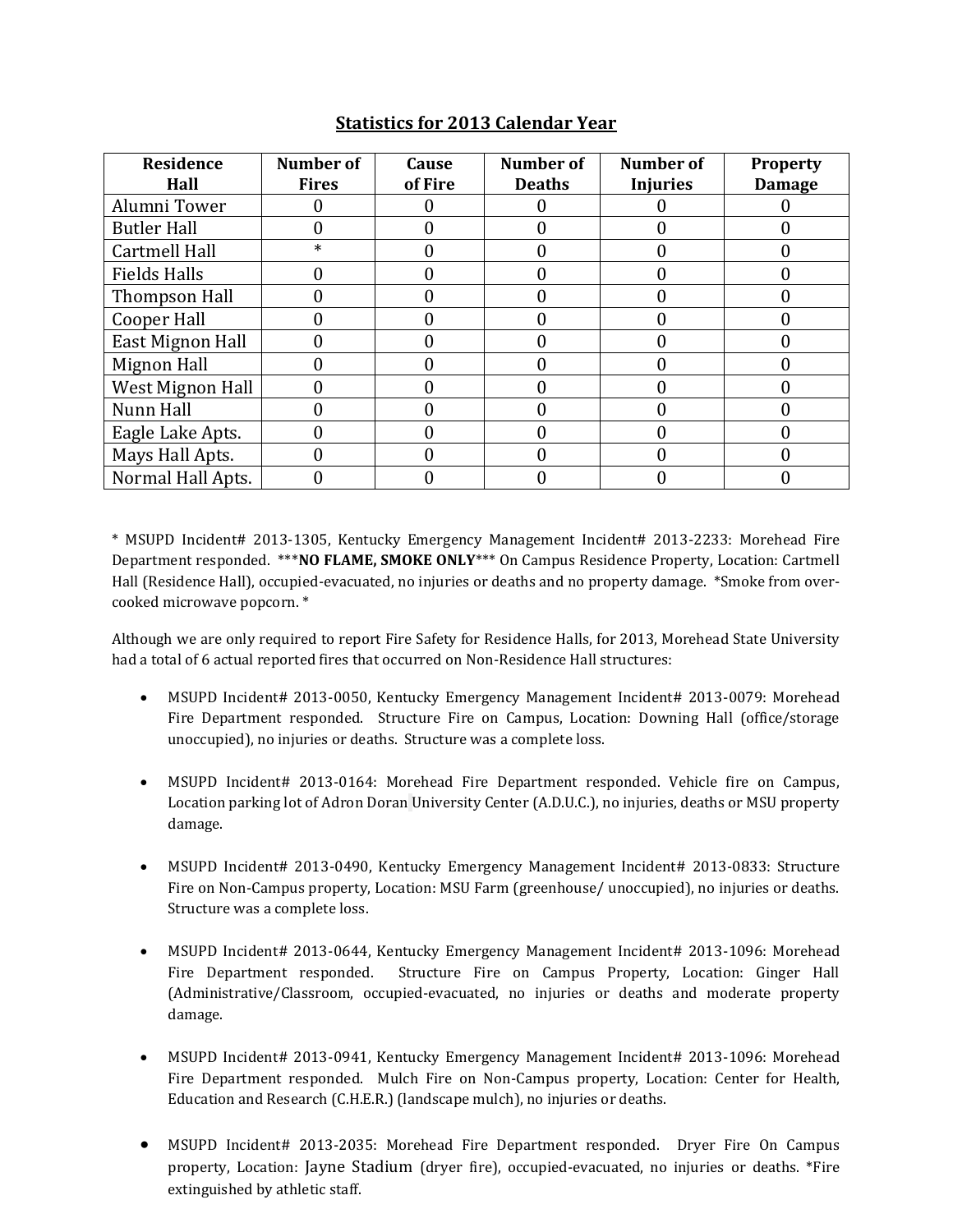| <b>Residence</b><br>Hall | Number of<br><b>Fires</b> | Cause<br>of Fire | Number of<br><b>Deaths</b> | Number of<br><b>Injuries</b> | <b>Property</b><br><b>Damage</b> |
|--------------------------|---------------------------|------------------|----------------------------|------------------------------|----------------------------------|
| Alumni Tower             |                           |                  |                            |                              |                                  |
| <b>Butler Hall</b>       |                           |                  |                            |                              |                                  |
| Cartmell Hall            |                           |                  |                            |                              |                                  |
| <b>Fields Halls</b>      |                           |                  |                            |                              |                                  |
| Thompson Hall            |                           |                  |                            |                              |                                  |
| Cooper Hall              |                           |                  |                            |                              |                                  |
| East Mignon Hall         |                           |                  |                            |                              |                                  |
| Mignon Hall              |                           |                  |                            |                              |                                  |
| West Mignon Hall         |                           |                  |                            |                              |                                  |
| Nunn Hall                |                           |                  |                            |                              |                                  |
| Eagle Lake Apts.         |                           |                  |                            |                              |                                  |
| Mays Hall Apts.          |                           |                  |                            |                              |                                  |
| Normal Hall Apts.        |                           |                  |                            |                              |                                  |

#### **Statistics for 2012 Calendar Year**

#### **Statistics for 2011 Calendar Year**

| <b>Residence</b>    | <b>Number of</b> | Cause   | Number of     | Number of       | <b>Property</b> |
|---------------------|------------------|---------|---------------|-----------------|-----------------|
| Hall                | <b>Fires</b>     | of Fire | <b>Deaths</b> | <b>Injuries</b> | <b>Damage</b>   |
| Alumni Tower        |                  |         |               |                 |                 |
| <b>Butler Hall</b>  |                  |         |               |                 |                 |
| Cartmell Hall       |                  |         |               |                 |                 |
| <b>Fields Halls</b> |                  |         |               |                 |                 |
| Thompson Hall       |                  |         |               |                 |                 |
| Cooper Hall         |                  |         |               |                 |                 |
| East Mignon Hall    |                  |         |               |                 |                 |
| Mignon Hall         |                  |         |               |                 |                 |
| West Mignon Hall    |                  |         |               |                 |                 |
| Nunn Hall           |                  |         |               |                 |                 |
| Eagle Lake Apts.    |                  |         |               |                 |                 |
| Mays Hall Apts.     |                  |         |               |                 |                 |
| Normal Hall Apts.   |                  |         |               |                 |                 |

Although we are only required to report Fire Safety for Residence Halls, for 2011, Morehead State University had a total of 2 actual reported fires:

- Reported trash can fire at Lappin Hall. Morehead Fire Department was contacted and responded to fire. Fire extinguisher was used to put out the fire. No other damage reported.
- Reported trash can fire at Baird Music Hall. Morehead Fire Department was contacted and responded to fire. Fire extinguisher was used to put out the fire. No other damage reported.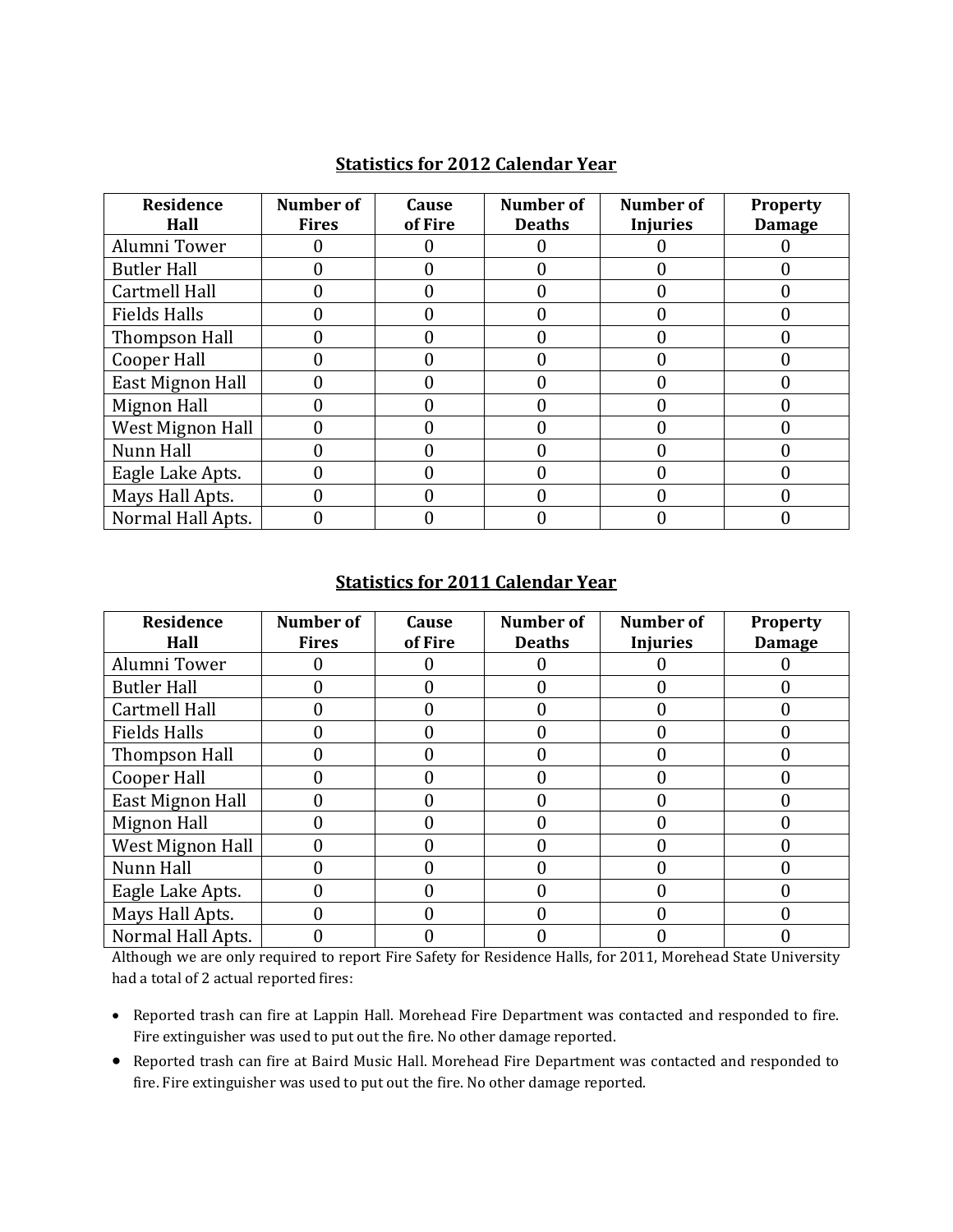# The following definitions are used for reporting crimes:

As per the National Incident-Based Reporting System Edition of the Uniform Crime Reporting Program:

### **Murder'**

The willful (non-negligent) killing of one human being by another (FBI, 1992, p. 17).

#### **Manslaughter'**

The killing of another person through negligence (FBI, 1992, p. 17).

# **Reckless'Homicide**

Recklessly causing the death of another person.

#### **Assault'**

Aggravated Assault: An unlawful attack by one person upon another wherein the offender uses a weapon or displays it in a threatening manner, or the victim suffers obvious severe or aggravated bodily injury involving apparent broken bones, loss of teeth, possible internal injury, severe laceration, or loss of consciousness.

**Group A Simple Assault:** An unlawful physical attack by one person upon another where neither the offender displays a weapon, nor the victim suffers obvious severe or aggravated bodily injury involving apparent broken bones, loss of teeth, possible internal injury, severe laceration, or loss of consciousness.

#### **Menacing'**

**Menacing:** Intentionally placing another person in reasonable apprehension of imminent physical injury.

#### **Wanton'Endangerment'**

**Wanton Endangerment in the first degree:** When under circumstances manifesting extreme indifference to the value of human life, a person wantonly engages in conduct which creates a substantial danger of death or serious physical injury to another person.

**Wanton Endangerment in the second degree:** Wantonly engaging in conduct that creates a substantial danger of physical injury to another person.

#### **Terroristic'Threatening'**

**Group A Intimidation:** To unlawfully place another person in reasonable fear of bodily harm through the use of threatening words and/or other conduct, but without displaying a weapon or subjecting the victim to actual physical attack.

#### **Stalking'**

**Stalking in the first degree:** Intentionally stalking another person and making an explicit or implicit threat with the intent to place that person in reasonable fear of sexual contact, serious injury, or death; and a protective order has been issued, or a criminal complaint is currently pending, or the defendant has been convicted of a Class A misdemeanor against the same victim.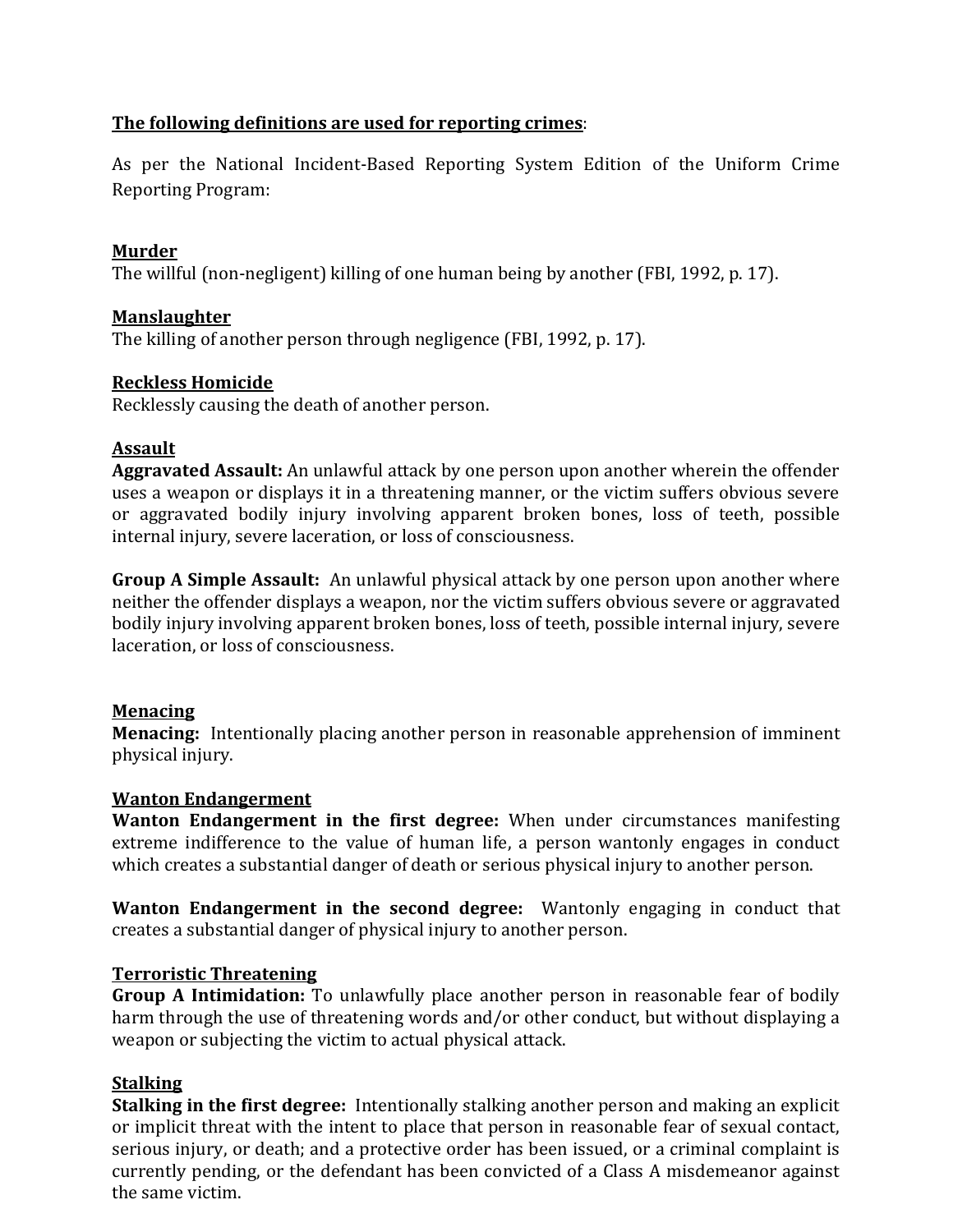**Stalking in the second degree:** Intentionally stalking another person and making an explicit or implicit threat with the intent to place that person in reasonable fear of sexual contact, serious injury, or death.

#### **Sex Offenses, Forcible**

**Sex Offense:** Any sexual act directed against another person, forcibly and/or against that person's will; or not forcibly or against the person's will where the victim is incapable of giving consent.

**Group A Forcible Rape:** The carnal knowledge of a person, forcibly and/or against that person's will; or not forcibly or against the person's will where the victim is incapable of giving consent because of his/her temporary or permanent mental or physical incapacity (or because of his/her youth).

**Group A Forcible Sodomy:** Oral or anal sexual intercourse with another person, forcibly and/or against that person's will; or not forcibly or against the person's will where the victim is incapable of giving consent because of his/her youth or because of his/her temporary or incapacity.

**Group A Sexual Assault with an Object:** To use an object or instrument to unlawfully penetrate, however slightly, the genital or anal opening of the body of another person, forcibly and/or against that person's will; or not forcibly or against the person's will where the victim is incapable of giving consent because of his/her youth or because of his/her temporary or permanent mental or physical incapacity. An "object" or "instrument" is anything used by the offender other than the offender's genitalia.

**Group A Forcible Fondling:** The touching of the private body parts of another person for the purpose of sexual gratification, forcibly and/or against that person's will; or not forcibly or against the person's will where the victim is incapable of giving consent because of this/her youth or because of his/her temporary or permanent mental or physical.

#### **Sex Offenses, Non-Forcible**

Unlawful, non-forcible sexual intercourse.

**Group A Incest:** Non-forcible sexual intercourse between persons who are related to each other within the degrees wherein marriage is prohibited by law.

**Group A Statutory Rape:** Non-forcible sexual intercourse with a person who is under the statutory age of consent. *(If this is non-forcible, then rape, sodomy, and sex abuse that are only statutory are non-forcible.)* 

#### **Burglary'**

The unlawful entry into a building or other structure with the intent to commit a felony or a theft.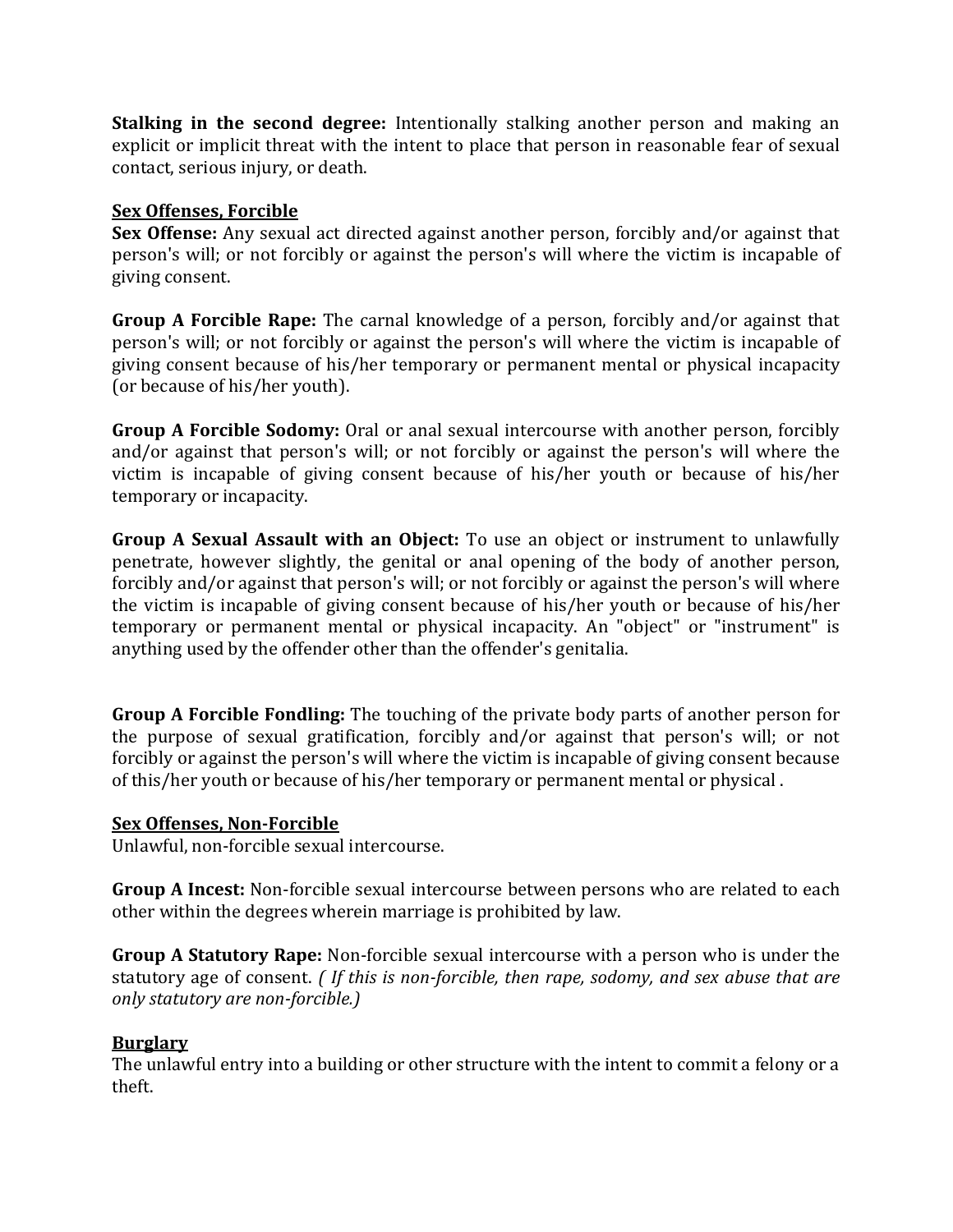### **Criminal'Damage'to'Property'**

Part II Vandalism The willful or malicious destruction, injury, disfigurement, or defacement of any public or private property, real or personal, without consent of the owner or person having custody or control by cutting, tearing, breaking, marking, painting, drawing, covering with filth, or any other such means as may be specified by local law. This offense covers a wide range of malicious behavior directed at property, such as: cutting auto tires, drawing obscene pictures on public restroom walls, smashing windows, destroying school records, tipping over gravestones, defacing library books, etc. Count all arrests for above, including attempts.

# **Arson'**

**Part I Arson:** Any willful or malicious burning or attempt to burn, with or without the intent to defraud, a dwelling house, public building, motor vehicle or aircraft, personal property of another, etc.

# **Theft'**

**Group A Larceny/Theft Offenses:** The unlawful taking, carrying, leading, or riding away of property from the possession, or constructive possession, of another person.

**Group A Pocket-Picking:** The theft of articles from another person's physical possession by stealth where the victim usually does not become immediately aware of the theft.

**Group A Purse-Snatching:** The grabbing or snatching of a purse, handbag, etc., from the physical possession of another person.

**Group A Shoplifting:** The theft, by someone other than an employee of the victim, of goods or merchandise exposed for sale.

**Group A Theft from Motor Vehicle:** The theft of articles from a motor vehicle, whether locked or unlocked.

**Group A Theft of Motor Vehicle Parts or Accessories:** The theft of any part or accessory affixed to the interior or exterior of a motor vehicle in a manner which would make the item an attachment of the vehicle or necessary for its operation.

**Group A Theft from Building:** A theft from within a building which is either open to the general public or where the offender has legal access.

**Group A Theft from a Coin-Operated Machine or Device:** A theft from a machine or device which is operated or activated by the use of coins.

**Group A All other Larceny:** All thefts which do not fit any of the definitions of the specific subcategories of Larceny/Theft listed above.

# **Motor Vehicle Theft**

**Group A Motor Vehicle Theft:** The theft of a motor vehicle. A motor vehicle is defined for UCR purposes as a self-propelled vehicle that runs on land surface and not on rails and which fits one of the following property descriptions: automobiles, buses, recreational vehicles, trucks, or other motor vehicles.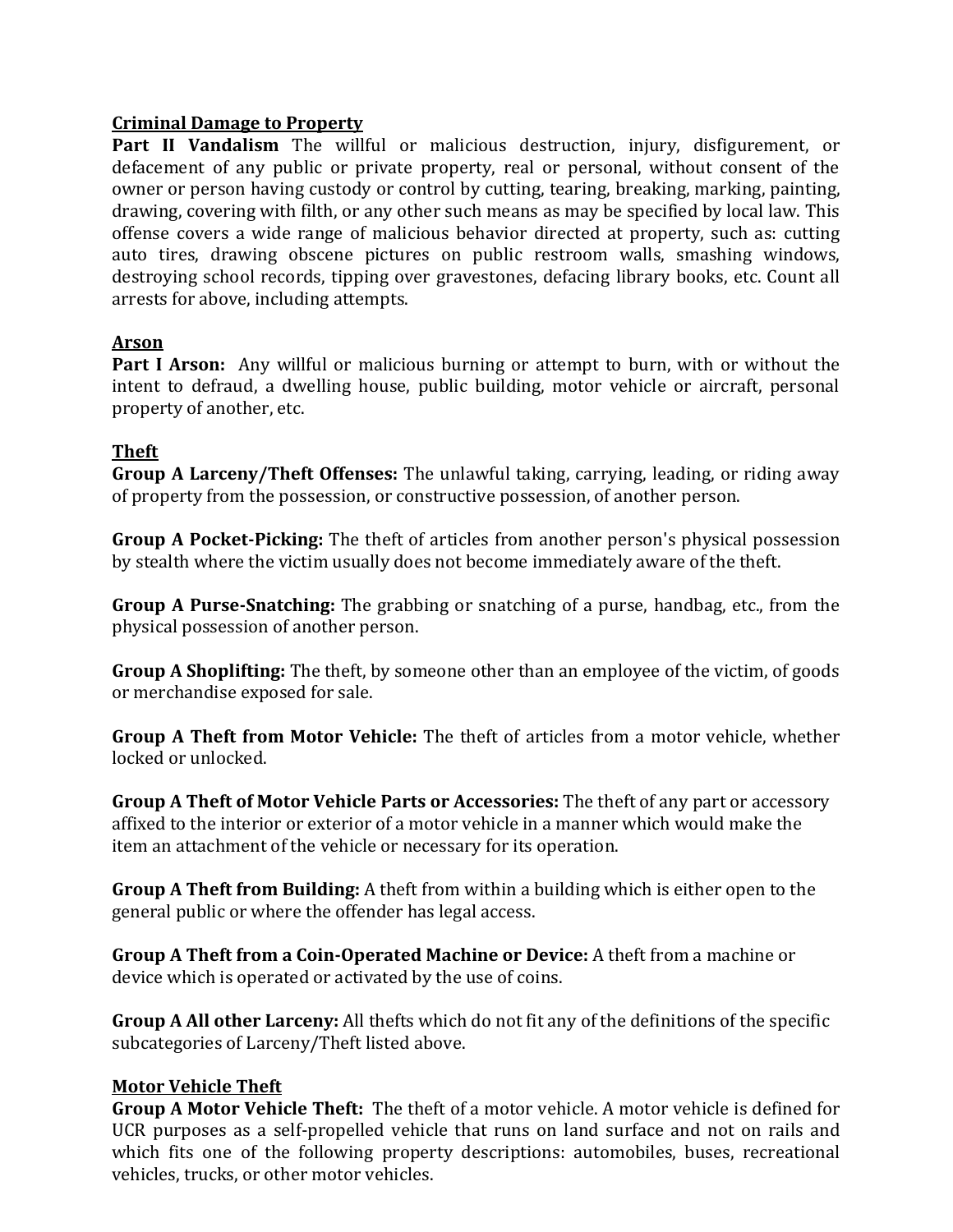#### **Robbery'**

**Group A Robbery:** The taking, or attempting to take, anything of value under confrontational circumstances from the control, custody, or care of another person by force or threat of force or violence and/or by putting the victim in fear of immediate harm.

#### **Weapons'Possession'**

**Group A Weapon Law Violations:** The violation of laws or ordinances prohibiting the manufacture, sale, purchase, transportation, possession, concealment, or use of firearms, cutting instruments, explosives, incendiary devices, or other deadly weapons. Include violations such as the manufacture, sale, or possession of deadly weapons; carrying deadly weapons, concealed or openly; using, manufacturing, etc. silencers; and furnishing deadly weapons to minors.

#### **Drug-related Violations**

**General definition of Drug/Narcotic Violations:** The violation of laws prohibiting the production, distribution, and/or use of certain controlled substances and the equipment or devices utilized in their preparation and/or use.

#### **Liquor'Law'Violations'**

**Group B Liquor Law Violations:** The violation of laws or ordinances prohibiting the manufacture, sale, purchase, transportation, possession, or use of alcoholic beverages. Driving under the influence and drunkenness violations are excluded. Included are violations of laws/ordinances prohibiting the maintenance of unlawful drinking places; bootlegging; operating a still; furnishing liquor to a minor; using a vehicle for the illegal transportation of liquor, etc.

#### **Driving Under the Influence**

**Group B Driving under the Influence:** Driving or operating a motor vehicle or common carrier while mentally or physically impaired as the result of consuming an alcoholic beverage or using a drug or narcotic. This offense includes driving while intoxicated and operating a bus, train, streetcar, boat, etc., while under the influence.

#### **Drunkenness'**

**Group B Drunkenness:** To drink alcoholic beverages to the extent that one's mental faculties and physical coordination are substantially impaired. Included are drunk and disorderly, common drunkard, habitual drunkard, and intoxication.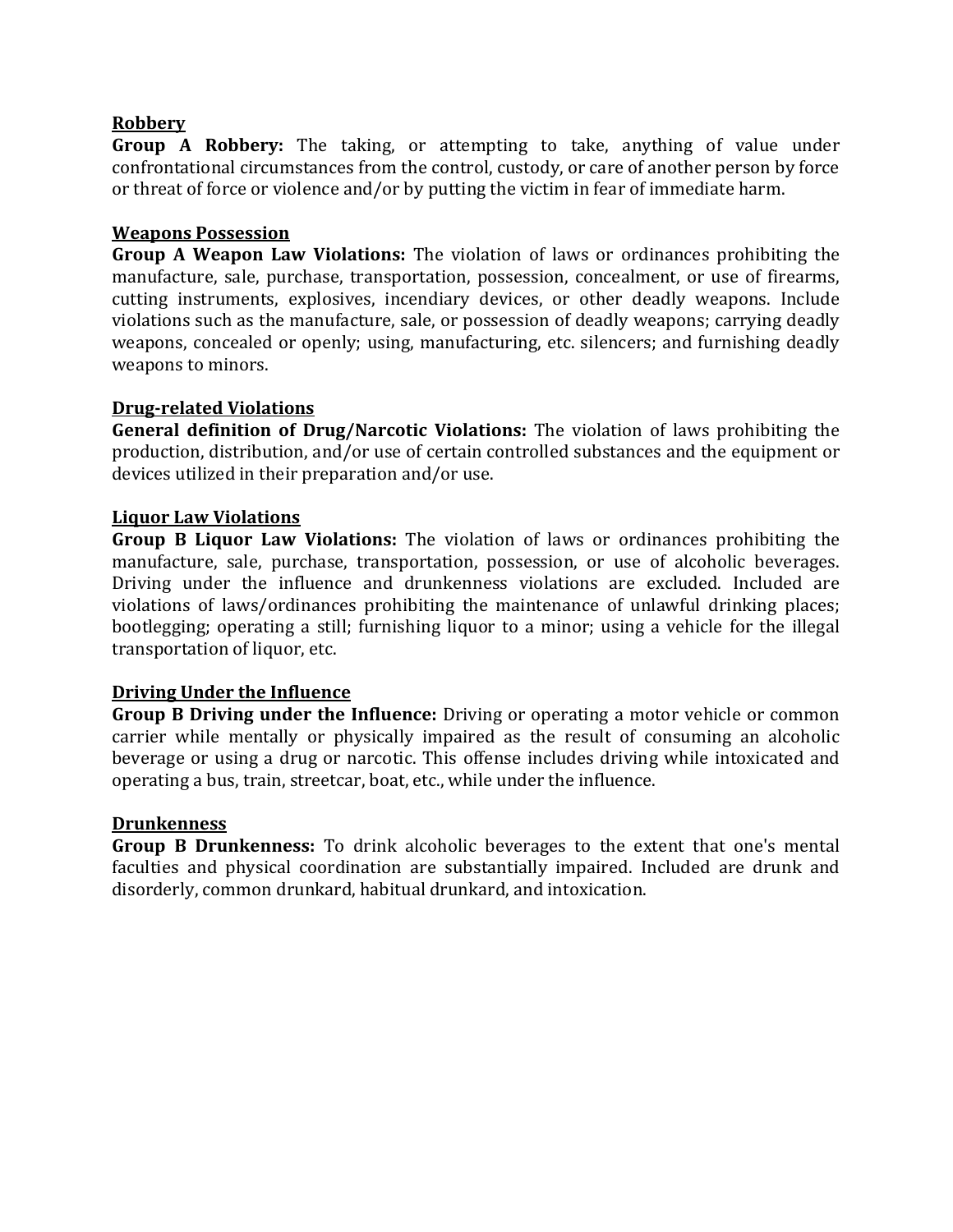#### **Geographical'Locations**

*On-Campus* – Defined as (1) any building or property owned or controlled by an institutional within the same reasonably contiguous geographic area and used by the institution in direct support of, or in a manner related to, the institution's educational purposes, including residence halls; and (2) any building or property that is within or reasonably contiguous to the area identified in paragraph (1) of this definition, that is owned by the institution but controlled by another person, is frequently used by students and supports institutional purposes (such as a food or retail vendor). Dormitories or other residential facilities for students on campus is a subset of the on-campus category.

*Non-Campus Building or Property – Defined as (1) any building or property owned or* controlled by a student organization that is officially recognized by the institutional; or  $(2)$ any building or property owned or controlled by an institution that is used in direct support of, or in relation to, the institution's educational purposes, is frequently used by students, and is not within the same reasonably co0ntigous geographic area of the institution.

*Public Property - Defined as all public property, including thoroughfares, streets, sidewalks* and parking facilities, that is within the campus or immediately adjacent to and accessible from the campus.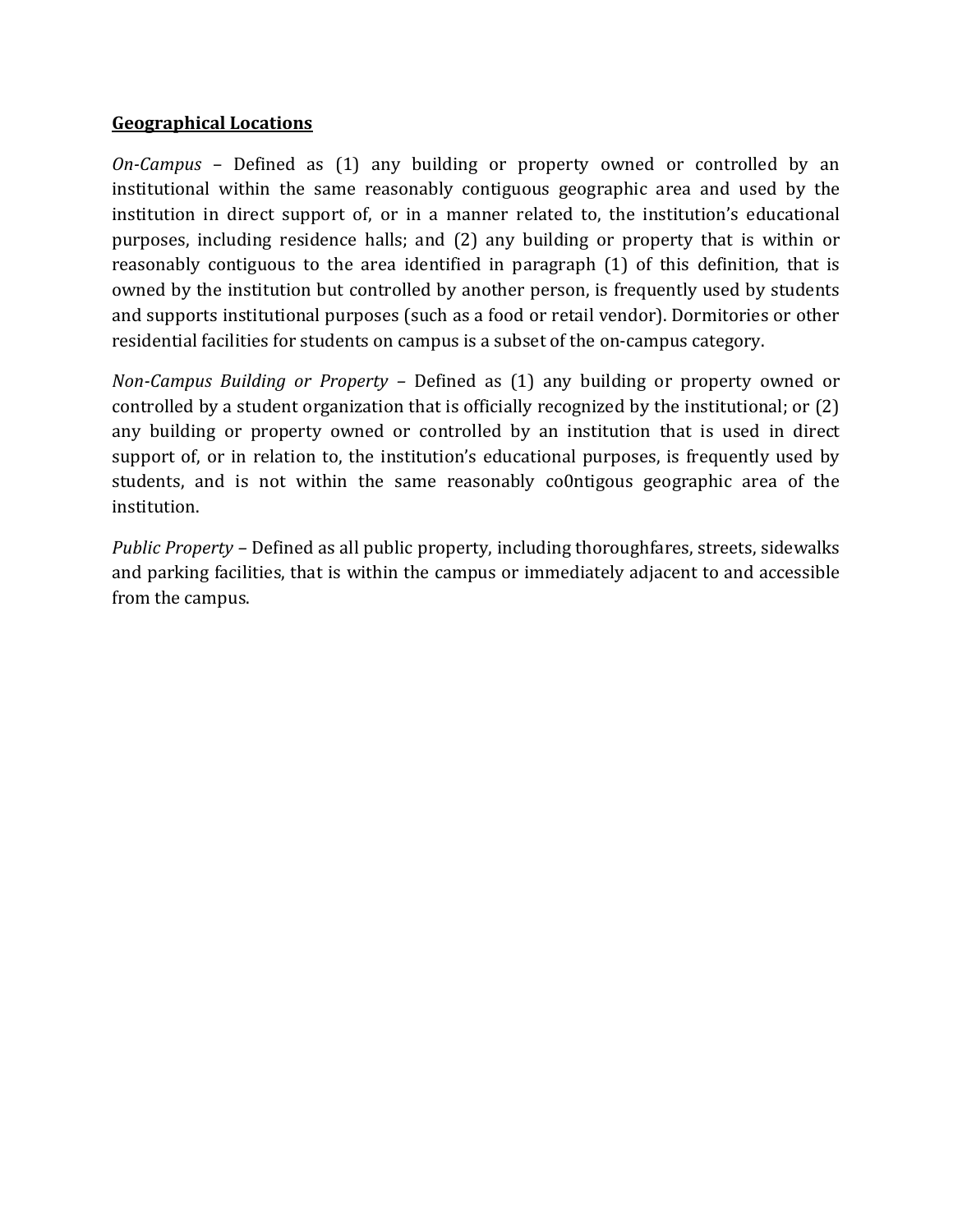| Table $1 -$ Crimes |  |
|--------------------|--|
|--------------------|--|

| <b>Crime Category</b>                    | <b>Total Campus</b><br><b>Property Crimes</b> | <b>Residential</b><br><b>Facility Crimes</b> | Recognized,<br>Leased, Owned,<br><b>Controlled</b><br><b>Property Crimes</b> | <b>Public Property</b><br><b>Crimes</b> |
|------------------------------------------|-----------------------------------------------|----------------------------------------------|------------------------------------------------------------------------------|-----------------------------------------|
| Arson                                    | $\mathbf{1}$                                  | $\mathbf{1}$                                 | $\boldsymbol{0}$                                                             | $\boldsymbol{0}$                        |
| Assault                                  | $\overline{2}$                                | $\mathbf{1}$                                 | $\boldsymbol{0}$                                                             | $\boldsymbol{0}$                        |
| <b>Burglary</b>                          | 19                                            | 17                                           | $\boldsymbol{0}$                                                             | $\boldsymbol{0}$                        |
| <b>Criminal Damage</b>                   | 47                                            | 6                                            | $\boldsymbol{0}$                                                             | $\boldsymbol{0}$                        |
| Manslaughter                             | $\boldsymbol{0}$                              | $\boldsymbol{0}$                             | $\boldsymbol{0}$                                                             | $\boldsymbol{0}$                        |
| Menacing                                 | $\mathbf{1}$                                  | 1                                            | $\boldsymbol{0}$                                                             | $\boldsymbol{0}$                        |
| Motor Vehicle Theft                      | $\boldsymbol{0}$                              | $\boldsymbol{0}$                             | $\boldsymbol{0}$                                                             | $\boldsymbol{0}$                        |
| Murder                                   | $\boldsymbol{0}$                              | 0                                            | $\boldsymbol{0}$                                                             | $\boldsymbol{0}$                        |
| Reckless Homicide                        | $\boldsymbol{0}$                              | $\boldsymbol{0}$                             | $\boldsymbol{0}$                                                             | $\boldsymbol{0}$                        |
| Robbery                                  | 1                                             | $\boldsymbol{0}$                             | $\boldsymbol{0}$                                                             | $\boldsymbol{0}$                        |
| Sex Offenses - Forcible                  | $\boldsymbol{0}$                              | $\boldsymbol{0}$                             | $\boldsymbol{0}$                                                             | $\boldsymbol{0}$                        |
| Sex Offenses - Non-forcible              | 1                                             | $\mathbf{1}$                                 | $\boldsymbol{0}$                                                             | $\boldsymbol{0}$                        |
| <b>Stalking</b>                          | $\boldsymbol{0}$                              | 0                                            | $\boldsymbol{0}$                                                             | $\boldsymbol{0}$                        |
| Terroristic Threatening                  | $\overline{2}$                                | $\overline{2}$                               | $\boldsymbol{0}$                                                             | $\boldsymbol{0}$                        |
| Theft                                    | 62                                            | 22                                           | $\mathbf{1}$                                                                 | $\boldsymbol{0}$                        |
| <b>Wanton Endangerment</b>               | 2                                             | $\mathbf{1}$                                 | $\boldsymbol{0}$                                                             | $\boldsymbol{0}$                        |
| <b>Weapons Possession</b>                | $\boldsymbol{0}$                              | $\boldsymbol{0}$                             | $\boldsymbol{0}$                                                             | $\boldsymbol{0}$                        |
| Prejudice: Bias - Race                   | $\boldsymbol{0}$                              | $\boldsymbol{0}$                             | $\boldsymbol{0}$                                                             | $\boldsymbol{0}$                        |
| Prejudice: Bias - Gender                 | $\boldsymbol{0}$                              | $\boldsymbol{0}$                             | $\boldsymbol{0}$                                                             | $\boldsymbol{0}$                        |
| Prejudice: Bias - Religion               | $\boldsymbol{0}$                              | $\boldsymbol{0}$                             | $\boldsymbol{0}$                                                             | $\boldsymbol{0}$                        |
| Prejudice: Bias - Sexual<br>Orientation  | $\boldsymbol{0}$                              | 0                                            | $\boldsymbol{0}$                                                             | $\boldsymbol{0}$                        |
| Prejudice: Bias - Ethnic                 | $\boldsymbol{0}$                              | $\boldsymbol{0}$                             | $\boldsymbol{0}$                                                             | $\boldsymbol{0}$                        |
| Prejudice: Bias - Disability             | $\boldsymbol{0}$                              | $\boldsymbol{0}$                             | $\boldsymbol{0}$                                                             | $\boldsymbol{0}$                        |
| Arrest Only: Drug-related<br>Violations  | $\boldsymbol{0}$                              | $\boldsymbol{0}$                             | $\boldsymbol{0}$                                                             | $\boldsymbol{0}$                        |
| Arrest Only: Liquor-law<br>Violations    | $\boldsymbol{0}$                              | $\boldsymbol{0}$                             | $\boldsymbol{0}$                                                             | $\boldsymbol{0}$                        |
| Arrest Only: Other Alcohol<br>Violations | 34                                            | 3                                            | $\mathbf{1}$                                                                 | 8                                       |

• The Residential Facility Crimes are a sub-set of the "On-Campus" category.

• Liquor Law Violations only include arrests for Possession of Alcohol by a Minor.

• Other Alcohol Violations include: Driving under the Influence, Alcohol Intoxication & Public Intoxication.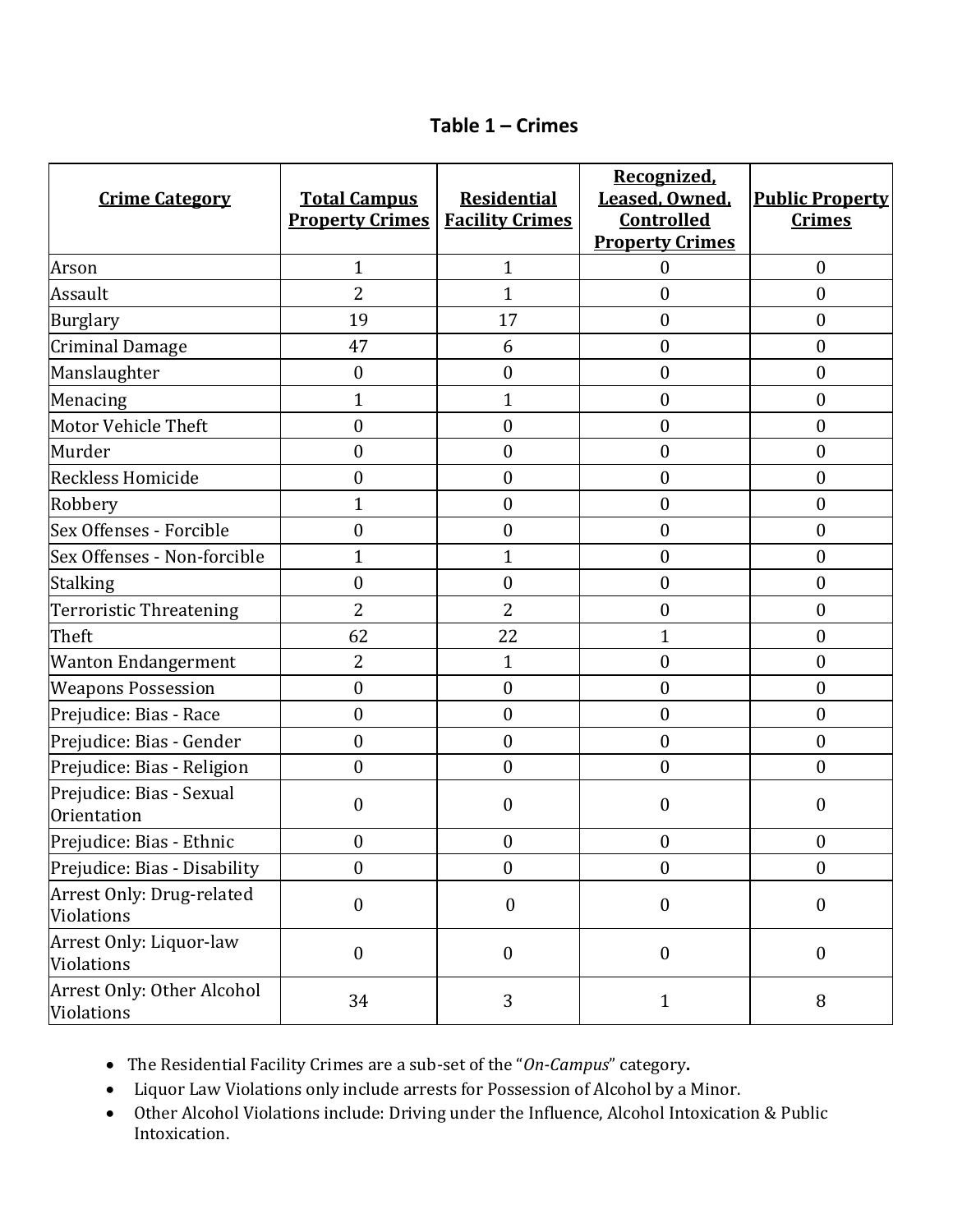# **Table&2&ʹ Criminal&Attempts**

| <b>Crime Category</b>                   | <b>Total Campus</b><br><b>Property Crimes</b> | <b>Residential</b><br><b>Facility Crimes</b> | Recognized, Leased,<br><b>Owned, Controlled</b><br><b>Property Crimes</b> | <b>Public Property</b><br><b>Crimes</b> |
|-----------------------------------------|-----------------------------------------------|----------------------------------------------|---------------------------------------------------------------------------|-----------------------------------------|
| Arson                                   | 0                                             | $\mathbf{0}$                                 | $\Omega$                                                                  | $\mathbf{0}$                            |
| Assault                                 | $\overline{0}$                                | $\overline{0}$                               | $\boldsymbol{0}$                                                          | $\boldsymbol{0}$                        |
| <b>Burglary</b>                         | $\mathbf{0}$                                  | $\boldsymbol{0}$                             | $\mathbf{0}$                                                              | $\mathbf{0}$                            |
| <b>Criminal Damage</b>                  | $\overline{0}$                                | $\overline{0}$                               | $\boldsymbol{0}$                                                          | $\boldsymbol{0}$                        |
| Manslaughter                            | $\overline{0}$                                | $\boldsymbol{0}$                             | $\boldsymbol{0}$                                                          | $\boldsymbol{0}$                        |
| Menacing                                | $\boldsymbol{0}$                              | $\boldsymbol{0}$                             | $\boldsymbol{0}$                                                          | $\boldsymbol{0}$                        |
| Motor Vehicle Theft                     | $\overline{0}$                                | $\mathbf{0}$                                 | $\overline{0}$                                                            | $\mathbf{0}$                            |
| Murder                                  | $\overline{0}$                                | $\overline{0}$                               | $\mathbf{0}$                                                              | $\mathbf{0}$                            |
| Reckless Homicide                       | $\boldsymbol{0}$                              | $\boldsymbol{0}$                             | $\boldsymbol{0}$                                                          | $\boldsymbol{0}$                        |
| Robbery                                 | $\boldsymbol{0}$                              | $\boldsymbol{0}$                             | $\boldsymbol{0}$                                                          | $\boldsymbol{0}$                        |
| Sex Offenses - Forcible                 | $\mathbf{0}$                                  | $\overline{0}$                               | $\boldsymbol{0}$                                                          | $\boldsymbol{0}$                        |
| Sex Offenses - Non-forcible             | $\overline{0}$                                | $\overline{0}$                               | $\boldsymbol{0}$                                                          | $\boldsymbol{0}$                        |
| <b>Stalking</b>                         | $\mathbf{0}$                                  | $\boldsymbol{0}$                             | $\boldsymbol{0}$                                                          | $\boldsymbol{0}$                        |
| Terroristic Threatening                 | $\overline{0}$                                | $\overline{0}$                               | $\overline{0}$                                                            | $\boldsymbol{0}$                        |
| Theft                                   | $\overline{0}$                                | $\overline{0}$                               | $\boldsymbol{0}$                                                          | $\mathbf{0}$                            |
| <b>Wanton Endangerment</b>              | 0                                             | $\overline{0}$                               | $\boldsymbol{0}$                                                          | $\boldsymbol{0}$                        |
| <b>Weapons Possession</b>               | $\mathbf{0}$                                  | $\boldsymbol{0}$                             | $\boldsymbol{0}$                                                          | $\boldsymbol{0}$                        |
| Prejudice: Bias - Race                  | $\theta$                                      | $\overline{0}$                               | $\overline{0}$                                                            | $\mathbf{0}$                            |
| Prejudice: Bias - Gender                | $\overline{0}$                                | $\boldsymbol{0}$                             | $\boldsymbol{0}$                                                          | $\boldsymbol{0}$                        |
| Prejudice: Bias - Religion              | $\mathbf{0}$                                  | $\boldsymbol{0}$                             | $\boldsymbol{0}$                                                          | $\mathbf{0}$                            |
| Prejudice: Bias - Sexual<br>Orientation | $\boldsymbol{0}$                              | $\overline{0}$                               | $\overline{0}$                                                            | 0                                       |
| Prejudice: Bias - Ethnic                | $\mathbf{0}$                                  | $\boldsymbol{0}$                             | $\boldsymbol{0}$                                                          | $\boldsymbol{0}$                        |
| Prejudice: Bias - Disability            | 0                                             | $\overline{0}$                               | $\overline{0}$                                                            | $\overline{0}$                          |

• The Residential Facility Crimes are a sub-set of the "On-Campus" category.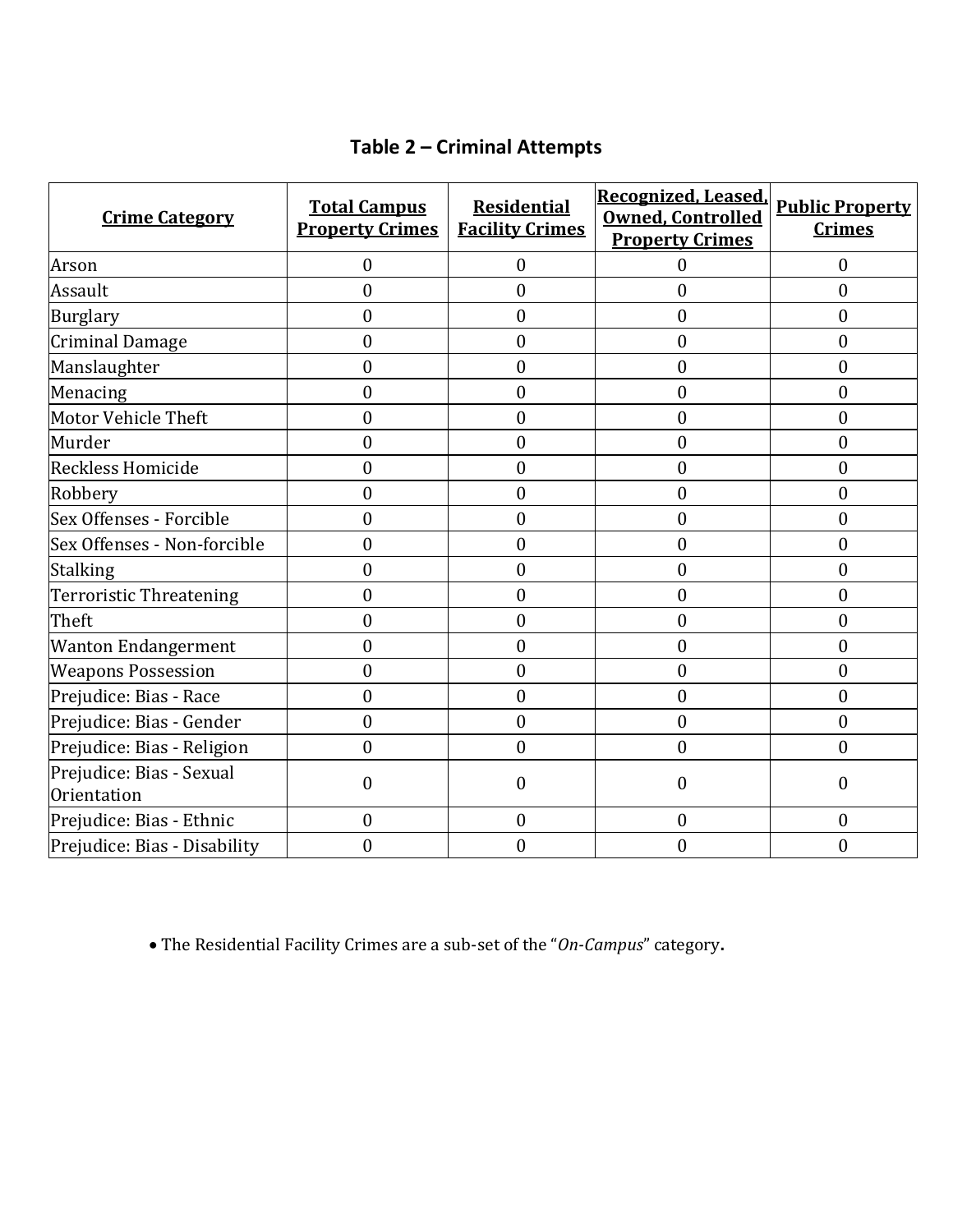| <b>Crime Category</b>                   | <b>Total Campus</b><br><b>Property Crimes</b> | <b>Residential</b><br><b>Facility Crimes</b> | Recognized, Leased,<br><b>Owned, Controlled</b><br><b>Property Crimes</b> | <b>Public Property</b><br><b>Crimes</b> |
|-----------------------------------------|-----------------------------------------------|----------------------------------------------|---------------------------------------------------------------------------|-----------------------------------------|
| Arson                                   | $\overline{0}$                                | $\boldsymbol{0}$                             | $\overline{0}$                                                            | $\mathbf{0}$                            |
| Assault                                 | $\overline{0}$                                | $\overline{0}$                               | $\boldsymbol{0}$                                                          | $\mathbf{0}$                            |
| Burglary                                | $\boldsymbol{0}$                              | $\boldsymbol{0}$                             | $\boldsymbol{0}$                                                          | $\mathbf{0}$                            |
| <b>Criminal Damage</b>                  | $\boldsymbol{0}$                              | $\boldsymbol{0}$                             | $\boldsymbol{0}$                                                          | $\boldsymbol{0}$                        |
| Manslaughter                            | $\boldsymbol{0}$                              | $\boldsymbol{0}$                             | $\boldsymbol{0}$                                                          | $\boldsymbol{0}$                        |
| Menacing                                | $\boldsymbol{0}$                              | $\boldsymbol{0}$                             | $\boldsymbol{0}$                                                          | $\boldsymbol{0}$                        |
| Motor Vehicle Theft                     | $\overline{0}$                                | $\overline{0}$                               | $\boldsymbol{0}$                                                          | $\mathbf{0}$                            |
| Murder                                  | $\overline{0}$                                | $\boldsymbol{0}$                             | $\boldsymbol{0}$                                                          | $\boldsymbol{0}$                        |
| Reckless Homicide                       | $\overline{0}$                                | $\boldsymbol{0}$                             | $\boldsymbol{0}$                                                          | $\mathbf{0}$                            |
| Robbery                                 | $\overline{0}$                                | $\boldsymbol{0}$                             | $\boldsymbol{0}$                                                          | $\mathbf{0}$                            |
| Sex Offenses - Forcible                 | $\overline{0}$                                | $\boldsymbol{0}$                             | $\boldsymbol{0}$                                                          | $\mathbf{0}$                            |
| Sex Offenses - Non-forcible             | $\overline{0}$                                | $\boldsymbol{0}$                             | $\boldsymbol{0}$                                                          | $\boldsymbol{0}$                        |
| <b>Stalking</b>                         | $\overline{0}$                                | $\overline{0}$                               | $\boldsymbol{0}$                                                          | $\mathbf{0}$                            |
| <b>Terroristic Threatening</b>          | $\overline{0}$                                | $\overline{0}$                               | $\boldsymbol{0}$                                                          | $\mathbf{0}$                            |
| Theft                                   | $\overline{0}$                                | $\boldsymbol{0}$                             | $\boldsymbol{0}$                                                          | $\mathbf{0}$                            |
| <b>Wanton Endangerment</b>              | $\overline{0}$                                | $\boldsymbol{0}$                             | $\boldsymbol{0}$                                                          | $\mathbf{0}$                            |
| <b>Weapons Possession</b>               | $\boldsymbol{0}$                              | $\overline{0}$                               | $\mathbf{0}$                                                              | $\mathbf{0}$                            |
| Prejudice: Bias - Race                  | $\boldsymbol{0}$                              | $\boldsymbol{0}$                             | $\boldsymbol{0}$                                                          | $\mathbf{0}$                            |
| Prejudice: Bias - Gender                | $\boldsymbol{0}$                              | $\boldsymbol{0}$                             | $\boldsymbol{0}$                                                          | $\boldsymbol{0}$                        |
| Prejudice: Bias - Religion              | $\boldsymbol{0}$                              | $\overline{0}$                               | $\boldsymbol{0}$                                                          | $\mathbf{0}$                            |
| Prejudice: Bias - Sexual<br>Orientation | $\boldsymbol{0}$                              | $\boldsymbol{0}$                             | $\boldsymbol{0}$                                                          | $\boldsymbol{0}$                        |
| Prejudice: Bias - Ethnic                | $\boldsymbol{0}$                              | $\boldsymbol{0}$                             | $\boldsymbol{0}$                                                          | $\boldsymbol{0}$                        |
| Prejudice: Bias - Disability            | $\boldsymbol{0}$                              | $\boldsymbol{0}$                             | $\mathbf{0}$                                                              | $\boldsymbol{0}$                        |
| <b>Drug-Related Violations</b>          | $\overline{0}$                                | $\mathbf{0}$                                 | $\mathbf{0}$                                                              | $\overline{0}$                          |
| <b>Liquor-law Violations</b>            | $\boldsymbol{0}$                              | $\boldsymbol{0}$                             | $\boldsymbol{0}$                                                          | $\boldsymbol{0}$                        |
| Other Alcohol Violations                | $\overline{0}$                                | $\overline{0}$                               | $\overline{0}$                                                            | $\overline{0}$                          |

# Table 3 - Incidents Reported by Non-Law Enforcement Officials

• The Residential Facility Crimes are a sub-set of the "On-Campus" category.